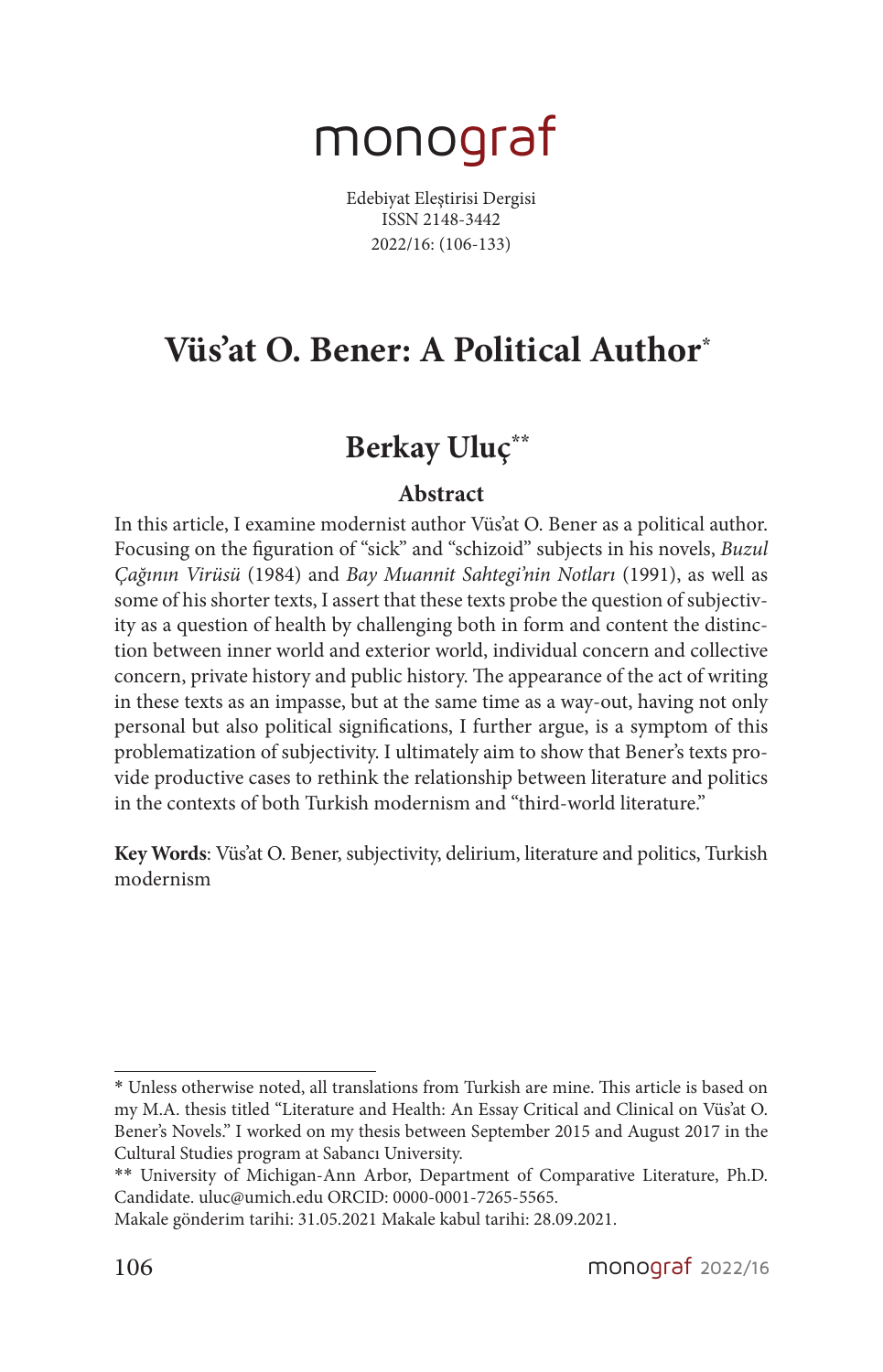# **Vüs'at O. Bener: Siyasal Bir Yazar**

#### **Öz**

Bu makalede modernist yazar Vüs'at O. Bener'i siyasal bir yazar olarak inceliyorum. Bener'in *Buzul Çağının Virüsü* (1984) ve *Bay Muannit Sahtegi'nin Notları* (1991) romanlarında ve bazı daha kısa metinlerinde beliren "hasta" ve "şizoid" özne kurulumuna odaklanarak bu metinlerin öznellik sorununu bir sağlık sorunu olarak, iç dünya ile dış dünya, bireysel dert ile kolektif dert, özel tarih ile kamusal tarih arasındaki ayrımı hem biçimde hem içerikte sorunsallaştırarak irdelediklerini öne sürüyorum. Bu metinlerde yazı eyleminin yalnızca kişisel değil siyasal anlamları da olan bir çıkmaz ama aynı zamanda da bir çıkış yolu olarak belirmesinin bu öznellik sorunsallaştırmasının bir semptomu olduğunu savunuyorum. Nihayetinde, Bener metinlerinin edebiyat ve siyaset ilişkisini Türkçe modernizm ve "üçüncü dünya edebiyatı" bağlamlarında yeniden düşünmek için üretken vakalar sunduklarını göstermeyi hedefliyorum.

**Anahtar Kelimeler**: Vüs'at O. Bener, öznellik, sayıklama, edebiyat ve siyaset, Türkçe modernizm

> Whistling a song, *Meryemo* in its lyrics*,* and again there's a mirror, was it banned on the radio, not at the police station, just as washing my face with soap, the door was whumped. I hate it! That rattle of castanets fills me with goosebumps. The pure spermed Spanish, tight like a bow, the holy animality brought down with perfidiously stabbed blades to their strong necks, and now on top of it, a firing squad in the rose-like downy heart of *Federico Garcia Lorca*. . . . They announced their budgets. Fifty-two billion dollars or even more, so-and-so billion rubles, francs, sterling, dinars, yen, florins, riyals, kroner… Fat-cat, exploiting states, pitting the "oppressed" nations against each other, inciting the bigotries and dictate-freaks of the countries they turned into gun markets, hence the innumerable names of the currencies toppling zeros over commas, that they strangle the babies-in-arms, slaughter the nimble boys, the flower-smelling girls, the peasants toiling and moiling, producing, the workers, the enlightened minds, the warmhearted mothers and fathers, the grandmothers and grandfathers hoping for happy deaths will be used to destroy humanity in the name of humanity, created as brothers, sisters, lovers, and friends since their ancestors *Adam* and *Eve*, to destroy freedom in the name of freedom, is that so! Blow the trumpet of *Israfil*, enough! You, the lad, suffocated with mirage, expecting delicate *Purcellian* poems from me, I look at you—you with your bleeding eyes! . . . My aunt answered the door. (Bener, 2014, p.50-51)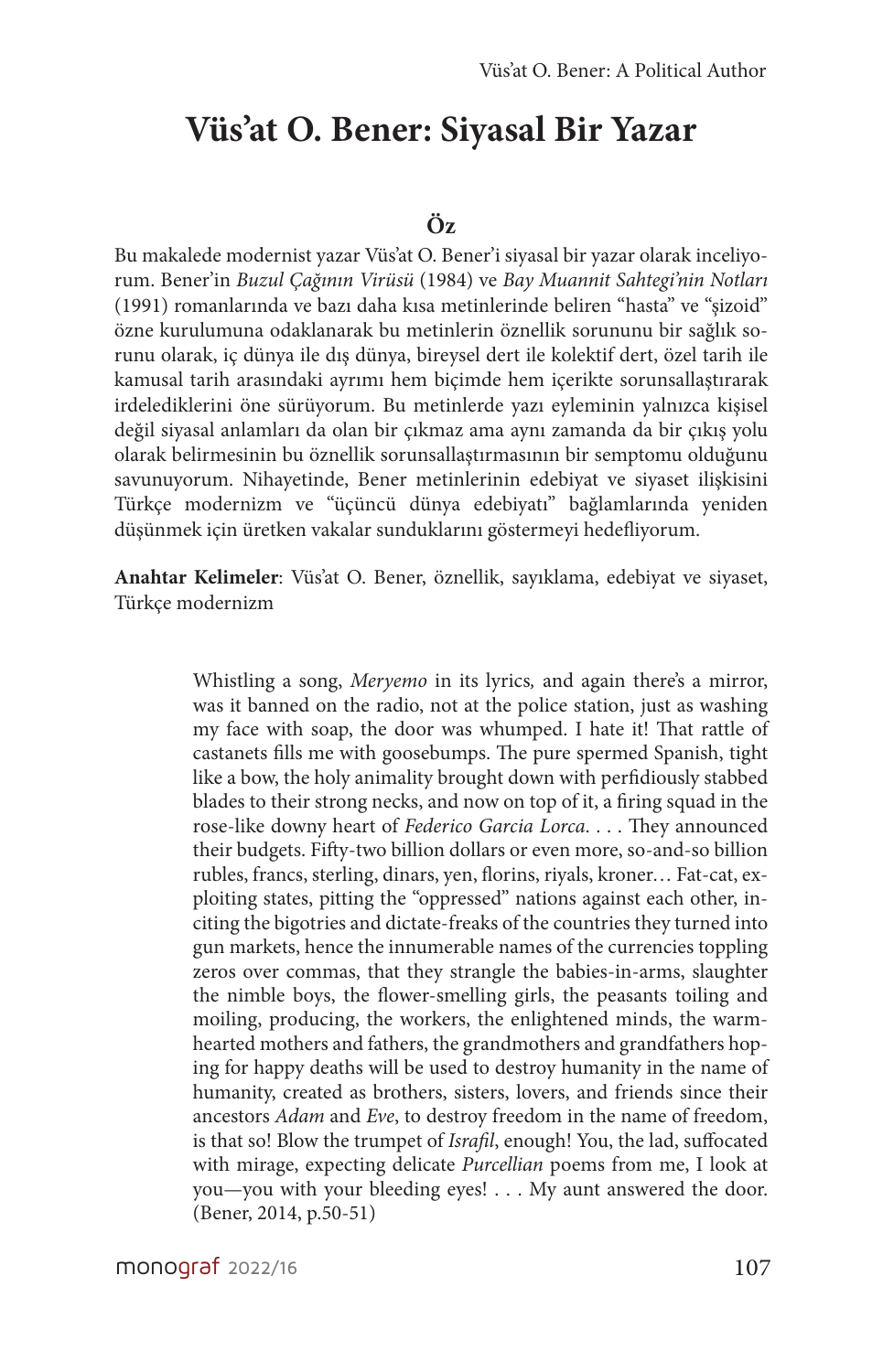This long passage is from *Virus of the Ice Age* [*Buzul Çağının Virüsü*; hereafter *Virus*], the 1984 novel of Turkish modernist author Vüs'at O. Bener. Still relatively understudied in his home country and almost absolutely unknown to a non-Turkish reader,<sup>1</sup> Bener is an avant-garde figure from the post-1950 experimental episode of modern Turkish literature, who has been praised by his few readers for his unbridled narrations of the chaos of individual life through a style marked with unruly use of language.2 A prolific writer, Bener produced short stories, poems, plays, and in 1991 another novel named *Notes of Mr. Muannit Sahtegi* [*Bay Muannit Sahtegi'nin Notları*; hereafter *Notes*], oscillating between different literary genres such as diary, memoir, autobiography, and "Künstlerroman."<sup>3</sup>

Mindful of radical moments such as the above passage, where language is intensely exposed to the subject's inner life, Orhan Koçak (2004) argues that neither "stream of consciousness" nor "interior monologue" suffices to categorize Bener's texts, which are "free from the illusion of a pure and monolithic subject even when register-

<sup>1</sup> Compared to his well-translated contemporaries such as Oğuz Atay of *The Disconnected*, Yusuf Atılgan of *Motherland Hotel*, Bilge Karasu of *Night*, and Leylâ Erbil of *A Strange Woman*, Bener is an almost absent figure in world literature, having only a couple of stories in English translation.

<sup>2</sup> Bener self-reflexively talks in many an interview about a certain "wrestling" [*boğuşma*] with his maternal language: "We have wrestled with language a lot" (Kavas et al., 2004, p.137); "I started in a very strange manner to wrestle with language terribly [in *Virus*]" (p.150-151); "I never stopped wrestling with my language as I regard it as my enemy" (Yalçın, 1992, p.12). Though I am only tangentially interested in this question here, Bener's politics of language demands further critical attention.

<sup>&</sup>lt;sup>3</sup> The question of how to categorize his texts has always confused Bener's readers, who are aware of many autobiographical allusions in the texts. Orhan Koçak's (2004) question reflects this crisis well: "Is Bener presenting his own life as a fiction in the form of an autobiography, or is he writing a fiction that resembles an autobiography?" (p.26). Other critics have tried to answer this question, arguing that Bener's texts "that are almost entirely written in the first-person singular signal a primary source, a life that precedes the work" (Gürbilek, 2004a, p.34) or exemplify "fiction drawing on autobiography" (Gümüş 2004). According to Reyhan Tutumlu (2010), *Virus* should be categorized as "autobiographical novel" (p.138) and *Notes* as "memoir-novel" (p.140). Jale Parla (2015) registers *Notes* as "Künstlerroman" in her study on the author-figures in the modern Turkish novel (p.10). To my knowledge, Bilge Ulusman's (2016) reading of *Notes* stands as one single rejection of the autobiography thesis. I want to accentuate that I am not interested in forging another discussion on how autobiographical Bener's texts are. However, in the face of numerous allusions to his life and especially after Tutumlu's (2010) meticulous studies, it is hard to disregard a uniquely autobiographical aspect in Bener's texts.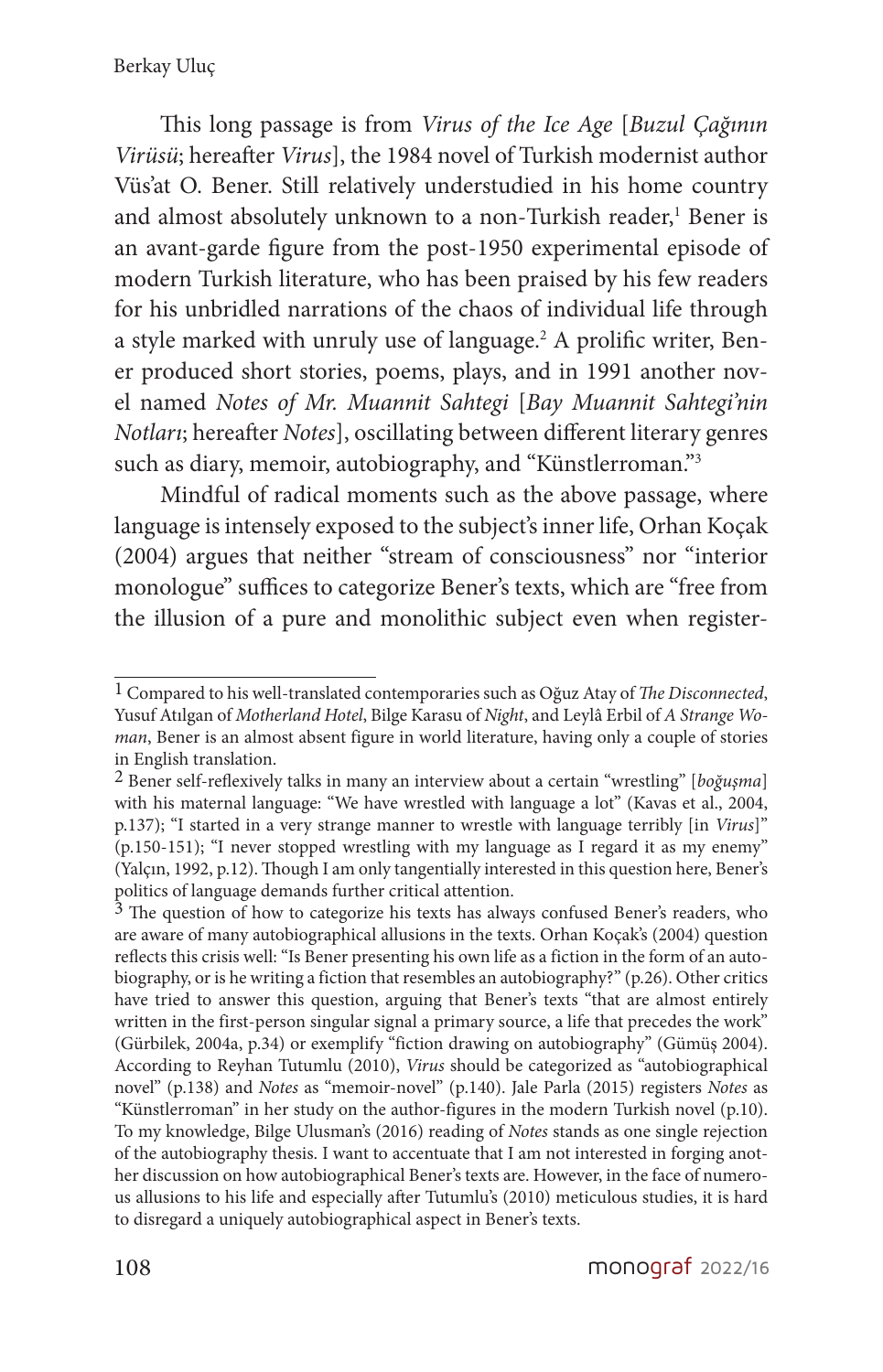ing the invasion of subjectivity" (p.19). Koçak suggests that Bener's texts are rather governed by an "inner conference" [*iç konferans*], or a "civil war" [*iç savaş*], where the subject "tos and fros between different emotional and moral positions within himself (A, A1, A2, An) without believing any of them completely . . . but always by gauging them and feeling their weights" (p.22). A similar suggestion has been made by Bilge Karasu (1999), who, as early as 1952, writes that there is an "economy of 'I'" (p.46) in Bener: "The thinking 'I's eliminate the little incongruities of the speaking 'I's" (p.47). Karasu adds that Bener employs the same "economy of 'I" in all of his stories, where the thinking 'I' appears to be a "pessimistic" and "schizoid" subject (p.47). Bener's texts, other readers have noted, are marked by "the dissociation of personality" (Gümüş, 2000, p.13) or "the monologue of the 'I's" (Tutumlu, 2010, p.76), and display a conversation between the remembering subject and the remembered subject (Şen, 2016, p.30).<sup>4</sup> Commenting on Bener's thematization of sickness, Nurdan Gürbilek (2004a) suggests that Bener's subjects endure "not only a mental collapse, but also a malfunctioning body," as evinced by the countless drugs and diseases narrativized in his texts—a list that includes "high blood pressure," "intestinal rumbling," "carbuncle," "bronchiectasis," "emphysema," "glaucoma," "paranoia," and "dipsomania" (p.42). In an attempt to come to terms with this state of mental and bodily collapse, Bener's texts, Gürbilek maintains, "relativize the subject by splitting the 'I' into opposing poles" (p.45).

However thought-provoking they are in regard to Bener's question of subjectivity, these critical readings are somehow marred by a tendency Fredric Jameson would call "psychologizing."<sup>5</sup> The ac-

<sup>4</sup> See Şen (2017) for a condensed version of her reading of Bener.

<sup>5</sup> Challenging the "distinction between cultural texts that are social and political and those that are not" (Jameson, 1981, p.20), *The Political Unconscious* criticizes modes of reading revolving around "notions of personal identity" for being "essentially psychological and psychologizing" (p.60). Jameson suggests that "only the dialectic provides a way for 'decentering' the subject concretely, and for transcending the 'ethical' in the direction of the political and the collective" (p.60). This methodological emphasis on "the political and the collective" resonates with his essay "Third-World Literature in the Era of Multinational Capitalism" (1986), to which I will return later. Here, Jameson's challenge takes a culturally specific form and targets "the subjectivizing and psychologizing habits of first-world peoples" (Jameson, 1986, p.76). It is also here that we read a useful elaboration of what he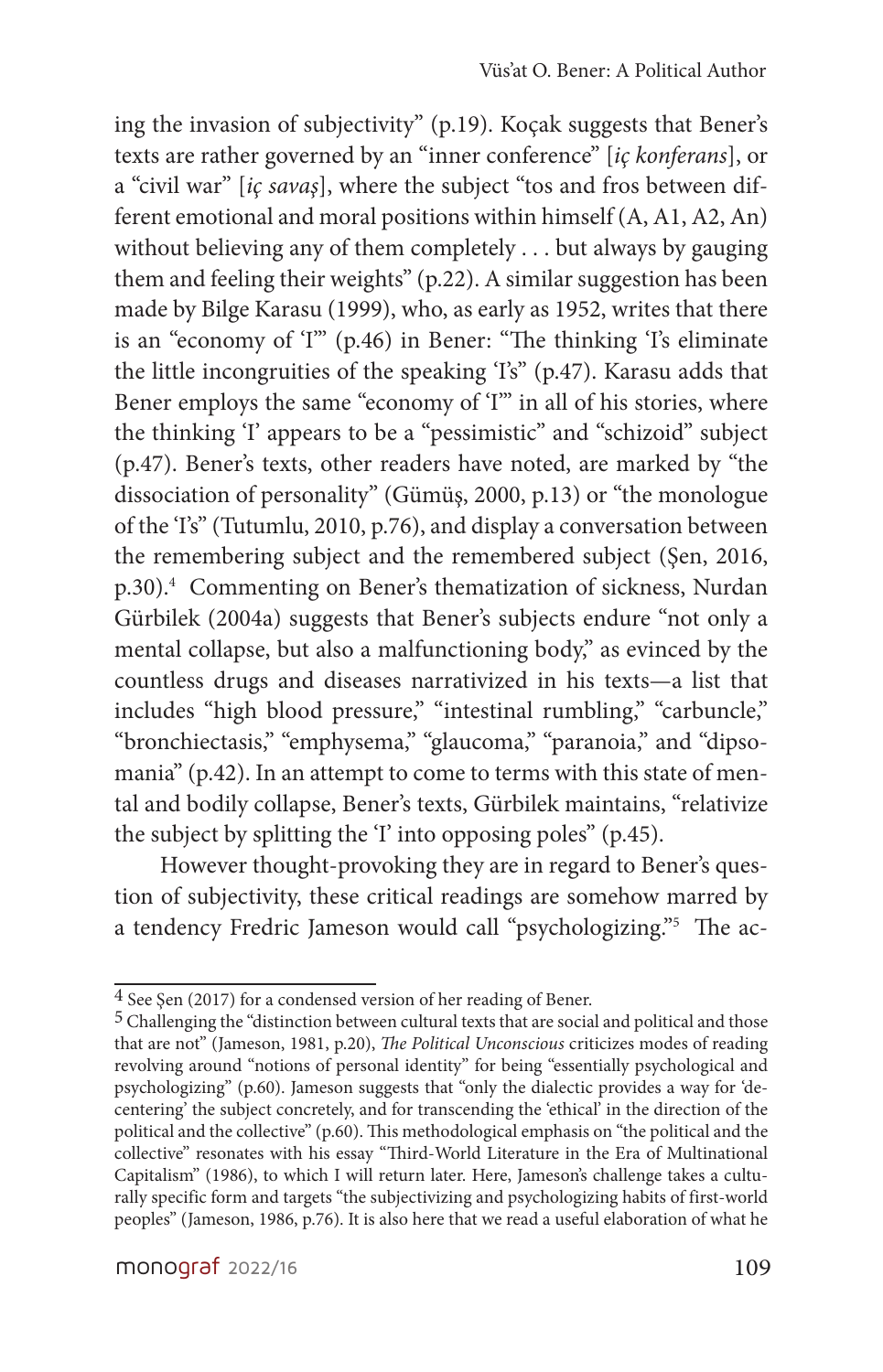knowledgment of a distinct modality of subjectivity in his texts notwithstanding, an over-emphasis on individual (and autobiographical) experience, accompanied by little to no attention to its political repertoire, has led the readers to approach the politics in Bener's text at best as a background to the plot.<sup>6</sup> Crystallizing this tendency, Reyhan Tutumlu (2016) writes, "While he occasionally referred to the social circumstances of his era, Bener was primarily interested in representing the individual's inner world, portraying alienation, contradictions, inner interrogations, and fears and anxieties experienced" (p.44).

In this article, I will challenge this presumed hierarchy between "the individual's inner world" and "the social circumstances" in Bener's texts. Rather than narrativizing a self-contained, isolated inner experience, I suggest that the divided "I" in Bener's texts opens up a question of *health* that radically calls into question the split between inner and exterior worlds, individual and collective concerns, private and public histories, to the extent that literature's capacity to communicate this amalgamation of histories will also be questioned. I argue that the concern for politics, history, or collectivity in Bener's texts is not immaterial but rather immanent to the mental and bodily experience of the "sick" and "schizoid" subject, which is the very material of literature. Since Bener's subjects are often if not always author-figures, we will also see that the immanence of the political to the personal will render the problem of writing a thornier question. Koçak (2004) says that in Bener's works, "the question 'why write' is the work's own question" (p.23)—it is my aim to show that this is a

means by "the dialectic"—which highly informs the methodology of my article: "When a psychic structure is objectively determined by economic and political relationships, it cannot be dealt with by means of purely psychological therapies; yet it equally cannot be dealt with by means of purely objective transformations of the economic and political situation itself, since the habits remain and exercise a baleful and crippling residual effect" (p.76). As I will discuss toward the end, some critics have argued that this dialectic method was not adequately at work in Jameson's discussion on third-world literature.

<sup>6</sup> Bener's readers, such as Gümüş (2000) and Tutumlu (2010), have pointed out politics in Bener's works as part of their plot analyses. Koçak (2005) has gone one step further by suggesting that Bener's works map out the history of post-1945 Turkish socialism (p.123). Şen (2016), on the other hand, has raised the possibility of reading *Virus* as a coup d'état novel (p.154).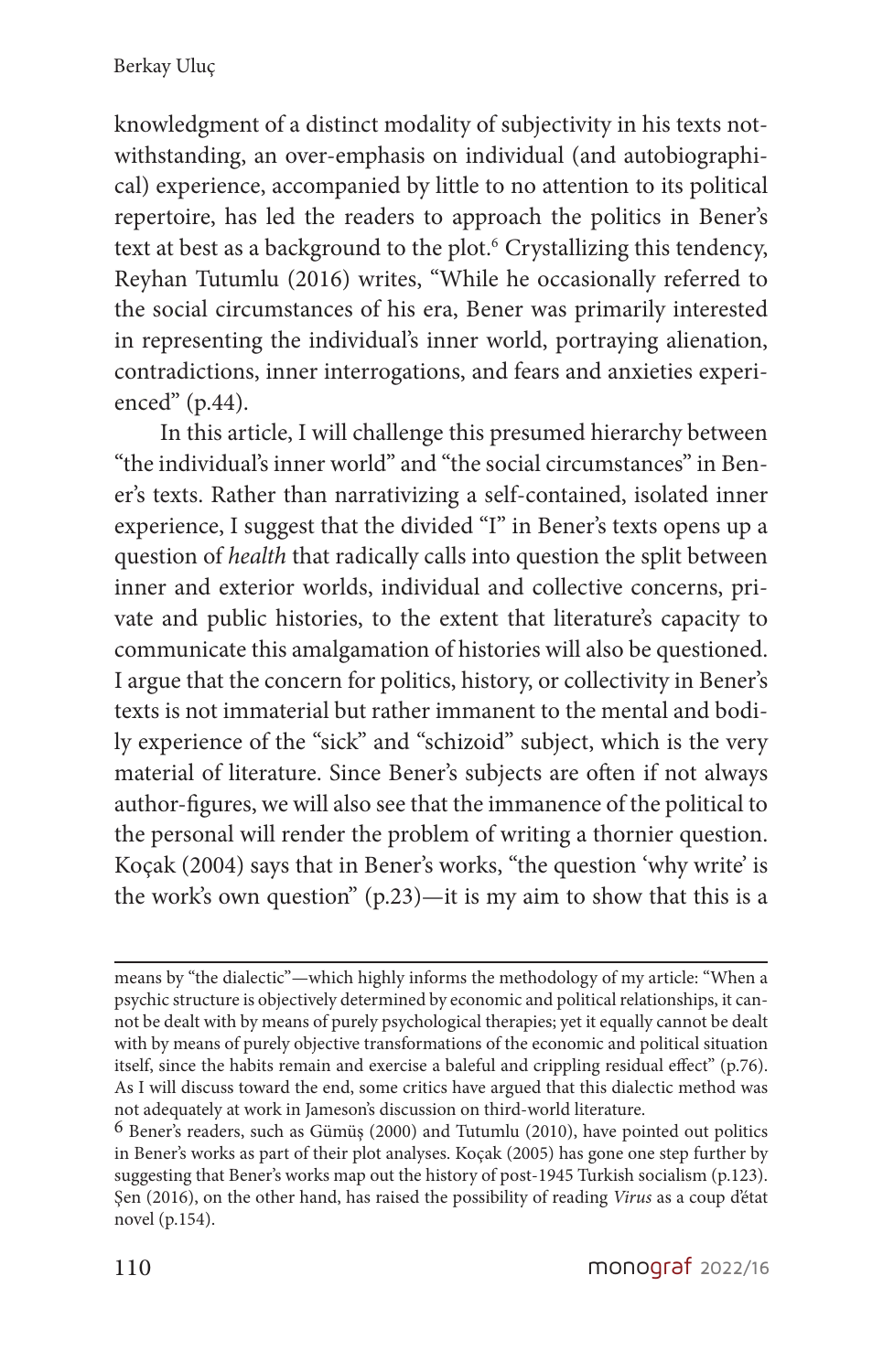political question. In the end, I will argue that the politics in Bener's works has the potential to pose a challenge not only to the paradigmatic reading on the politics of Turkish literary modernism but also to what is expected from what has canonically been theorized as "third-world literature." To substantiate this argument, I will benefit from Gilles Deleuze's understanding of literature and health, which can enable us to discover various facets of the political in Bener.

A necessary caveat: By arguing that Bener is a political author, that his texts are political, I am *not* arguing that his politics always has the right answers. Nor do I argue that the politics exposed in his texts on many fronts such as gender and sexuality is unproblematic. I do argue that the inner realm in Bener's main subjects—who are almost always heterosexual male subjects—is always implicated in the political. However, as Bilge Ulusman (2016) has discussed in the case of *Notes*, these subjects are violently ignorant about the principle "the personal is political" when it comes to their approaches to, relationships with, and representations of women. What Gabriele Schwab (1994) has argued in her reading of Samuel Beckett's *The Unnamable* for the Deleuzian subject thus holds true for Bener's "sick" and "schizoid" subjects as well: "Deleuze's and Guattari's schizosphere is a decidedly masculine sphere" (p.265).

## **World-Historical Deliriums**

Recognized as one of the most demanding texts written in Turkish,<sup>7</sup> Virus is a novel composed of seventy-three unnumbered fragments that narrate an almost forty-year life episode of Osman Yaylagülü, a bureaucrat-lawyer-writer navigating between different

<sup>7</sup> Notice various superlative degrees conferred upon *Virus* so far: Semih Gümüş notes in 2005 that *Virus* is "the most arduous [*çetin*] text" he has met since the beginning of his writing career (Gümüş 2005). To Koçak (2005), it is "the most arduous love story in our language after *Hüsn ü Aşk*" (p.122). Enis Batur (2004) contends that *Virus* is "one of the most ingenious examples of our literature" and may baffle "the ready-made reader" (p.63). *Virus*, Yıldız Ecevit (2005) notes, is one of "the extreme examples of the pursuit of form in the 1980s" (p.20). Notwithstanding this recognition, not every reader has celebrated the text's density. Füsun Akatlı cynically discredits *Virus* by saying, "The one and only weight in Bener's novel is on the 'difficulty' of deciphering the writing. Nothing else counts" (quoted in Tutumlu, 2010, p.53).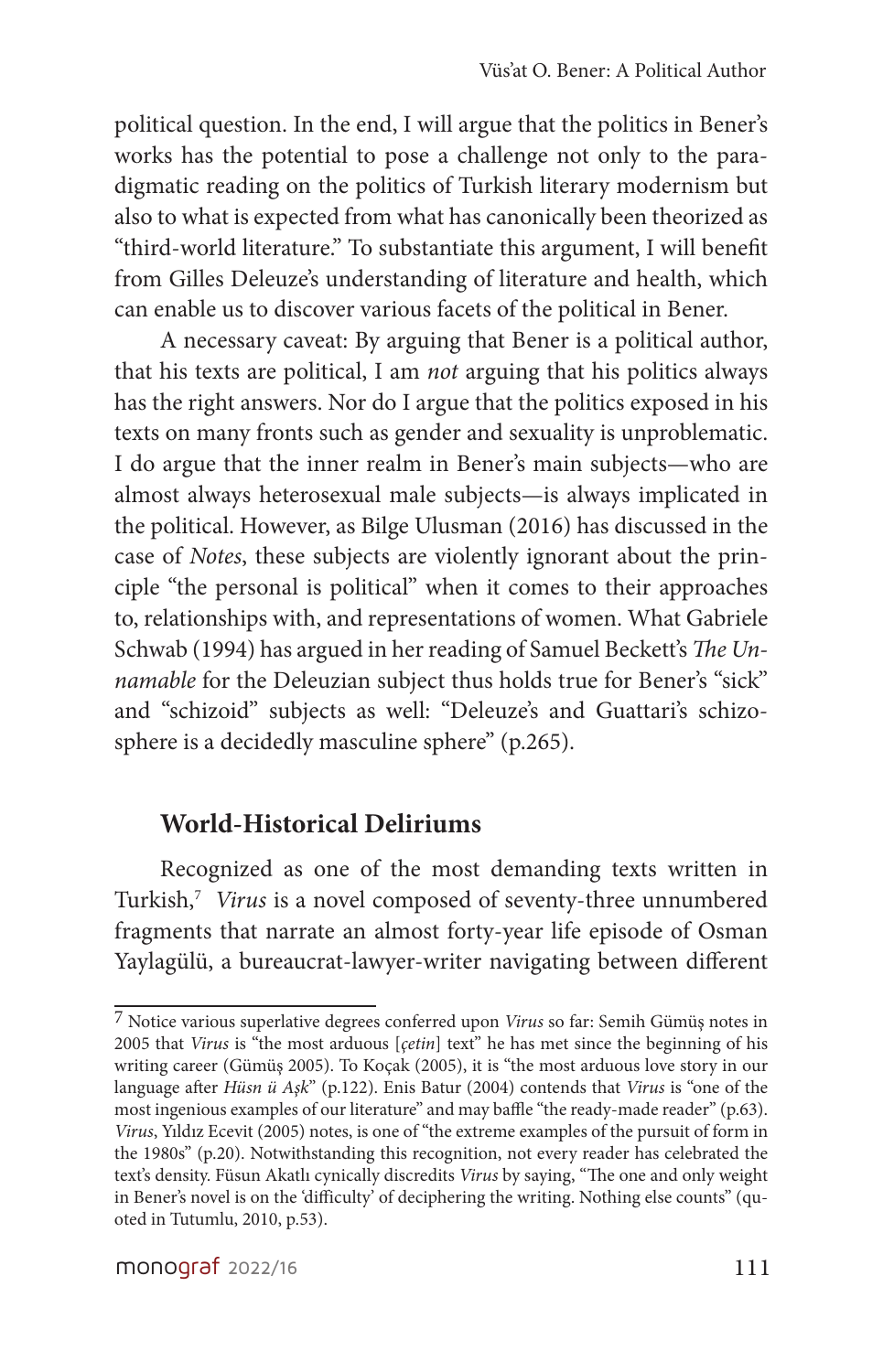cities of Anatolia. Fragments from Osman's life go back and forth not only in spatiality but also in temporality from the 1940s to 80s and occasionally superimpose the events of his life and the event of writing. The course of narration is also interrupted by love letters inherited from Osman's unfinished, "arduous" love affair with a married woman nicknamed Viola. Osman appears in *Virus* as the protagonist to whom a narrator refers as *he* or *you*, as the narrator who uses the first-person singular, and ultimately as the writer of the book, who, in a fragment that revolves around one of his meetings with Viola, writes, "Timing errors, wanderings between the first-person singular and the third-person singular. Tee-hee!" (Bener, 2014, p.147). This chaos is coupled not only with a use of language that forces the limits of syntax and grammar to the extreme but also with an unabating flow of Osman's inner speech, whereby his inner experience is transparently reflected into writing. In a letter sent to Viola, he asks a question that I thus think best captures the literary problem *Virus* encapsulates: "How can we capture inner dialogue?" (p.58).

What I quoted from *Virus* in the beginning is worth specific attention because it gives a politically loaded answer to this question. Notice the distance between two successive moments that express exterior details, between "*the door was whumped*" and "*My aunt answered the door*." What is exposed in the distance is an intense flow whereby Osman's *inner* dialogue turns into a politico-economic negotiation that can only be contained in writing. What Osman tries to capture here is the murdering of Spanish poet Lorca, colonialism that exploits "the 'oppressed' nations,'" capitalism that creates "gun markets," the mass killings that "destroy humanity," and ultimately a counterfeit discourse of "freedom." In another passage, Osman's inner dialogue produces an equally intense contemplation on world history, simultaneously passing through "the crisis in the Middle East, Israeli attacks, Afghan refugees, the Falkland *show* of England, the Palestinian genocide, the mass graves unearthed in Algeria, the Iran-Iraq war, ASALA murderers . . ." (p.206).

To "decipher" the "difficulty" of such moments, we can refer to Gilles Deleuze, as I think what we read here well echoes his con-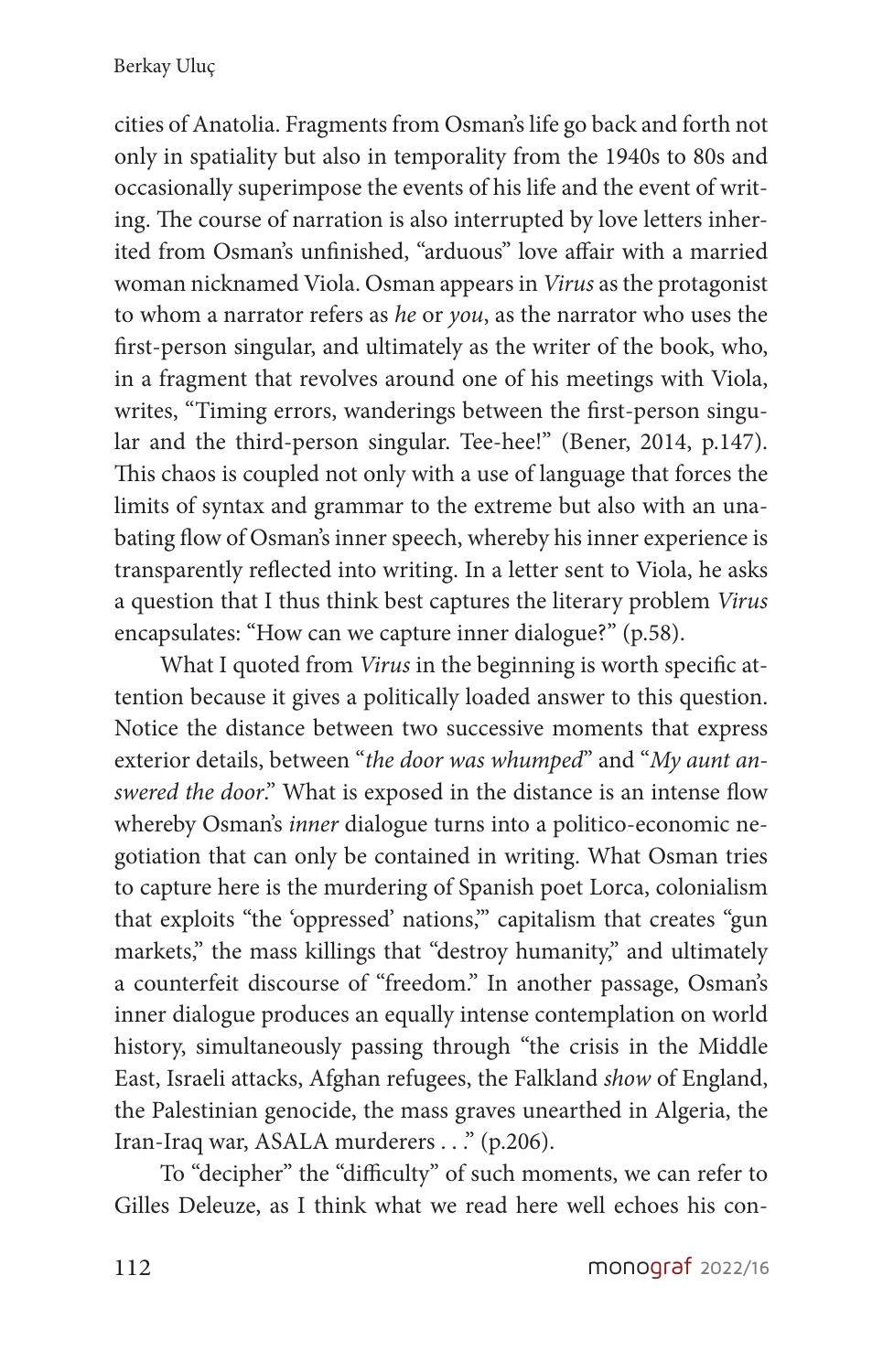ceptualization of "delirium."<sup>8</sup> A keyword in Deleuze's challenge to the tradition of psychologism that conventionally boxes the subject/ author into their private concerns, "delirium" names a politically charged limit-experience of subjectivity, whose passage in the creative act, not in the clinical practice, promises "health." A provocative elaboration of "delirium" is to be found in *Anti-Oedipus*'s (1983) critique of Sigmund Freud's analysis of "the Schreber case." Analyzing Daniel Paul Schreber's *Memoirs of My Nervous Illness* as a case study, Freud holds the view that Schreber's delusions are informed by his sexual desire forcibly directed from his father and his brother at his physician and God—which, to Deleuze and Guattari, is nothing but "to reveal in the crudest fashion the inadequacies of an Oedipal psychoanalysis" (p.89). Freud, argue Deleuze and Guattari, removes a constitutive political and historical content from Schreber's deliriums, which are indeed crowded with "the Jesuits," "the Germans," "the Slavs," "a girl defending Alsace against the French," "the Aryan gradient," and "a Mongol prince" (p.89). "All delirium," they thus note, "possesses a world-historical, political, and racial content, mixing and sweeping along races, cultures, continents, and kingdoms" (p.88). In "Schizophrenia and Society," the 1975 text that can be read as a condensed *Anti-Oedipus*, Deleuze writes that what produces delirium is "an overflowing of history; it is universal history set adrift. . . . Delirium is composed of politics and economics" (Deleuze, 2006, p.26). "We 'délire' about the whole world," says Deleuze in his posthumously broadcasted conversation with Claire Parnet, "about history, geography, tribes, deserts, peoples, races, climates." He then adds: "when I referred to literature not being someone's little private affair, it comes down to the same thing" (Deleuze and Parnet, 2011).

In *Essays Critical and Clinical* (1997), his last published book, Deleuze attempts to analyze this almost essential relationship between delirium and modernist literature.<sup>9</sup> "Literature is a health," he

<sup>8</sup> In French, Deleuze's original language, the term is "*le délire*." Different translators have rendered the term into Turkish differently: "*hezeyan*," "*sayıklama*" or "*sabuklama*."

<sup>9</sup> Although his writings usually refer to ambiguously generic notions of "literature," "author" or "writer," as his careful readers note, "Deleuze restricts himself . . . to a largely modernist canon" (Buchanan and Marks, 2000, p.4). This is a very interesting gesture, especially considering the fact that Deleuze has canonically been categorized (and discredited)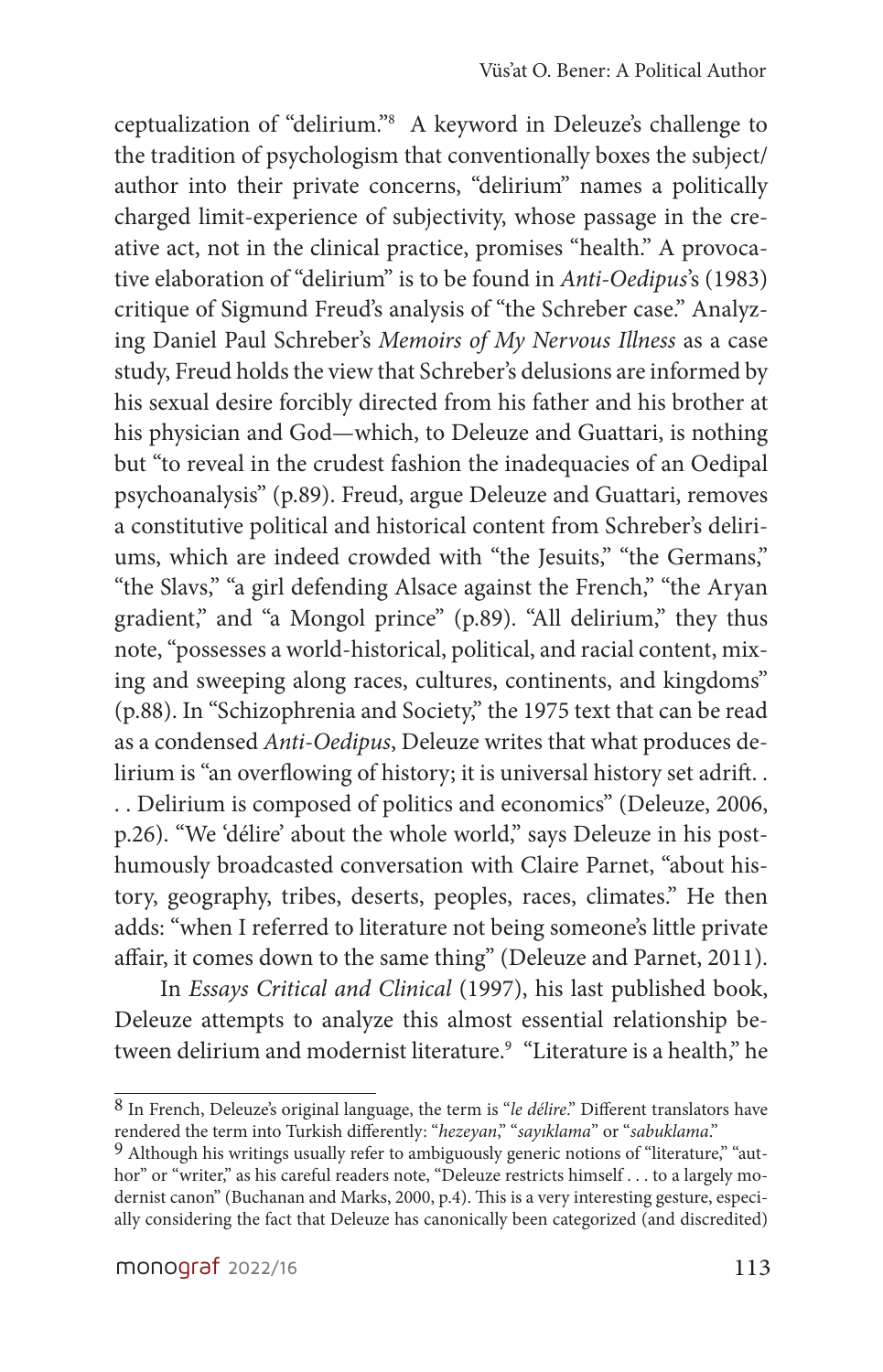writes, suggesting that authors experience delirium not as a pathological stage but as a politically significant curative and creative process by exhausting the possibilities of language (lv). "Literature is delirium," we read in the introductory essay titled "Literature and Life,"

> but delirium is not a father-mother affair: there is no delirium that does not pass through peoples, races, and tribes, and that does not haunt universal history. All delirium is world-historical, "a displacement of races and continents." Literature is delirium, and as such its destiny is played out between the two poles of delirium. Delirium is a disease . . . whenever it erects a race it claims is pure and dominant. But it is the measure of health when it invokes this oppressed bastard race that ceaselessly stirs beneath dominations, resisting everything that crushes and imprisons, a race that is outlined in relief in literature as process.  $(p.4)^{10}$

A fast forward to late Bener will be promising here, as one of the short pieces published in his 2001 work *Trap* [*Kapan*] is entitled "Delirium" ["Sayıklama"]. Following a free-floating talk, the unnamed speaking/writing subject of "Delirium" embarks upon a series of negotiations: "Inner interrogation shouldn't be taken superficially. It should be mauled and riddled with holes" (Bener, 2001, p.37). We then read what happens when he acts upon his own instructions: "Cruelties, slaughters? Isn't it wrong? . . . When put into action, anger turns into revenge, lynching, and despotism. . . . The plethora of murders. . . . How to explain the war? Individual resistance has no meaning" (p.37-38).

Under the influence of this inner interrogation, which carries him to a radically anti-individualistic interrogation, the subject could not help but ask: "Am I mad? I won't be able to decide. Others may

under a loosely defined rubric of "postmodernist theory." For a reading that exemplifies this attitude, see Eagleton (1985).

<sup>10</sup> Deleuze's (1997) theorization of delirium in literature as having two poles, "a delirium of domination" and "a bastard delirium" (p.4), is important for a political reading of Bener. As I have already demonstrated, one can find in Bener's texts references to "ASALA murderers" or "the heroic nation that poured the enemy into the Mediterranean" (Bener, 2010, 38) that perpetuate a certain nationalist discourse, on the one hand, and remarks as challenging as "the Palestinian genocide" as well as a series of impersonal allusions to some wars and massacres, on the other. Bener's politics seems to be "played out between the two poles of delirium" as well.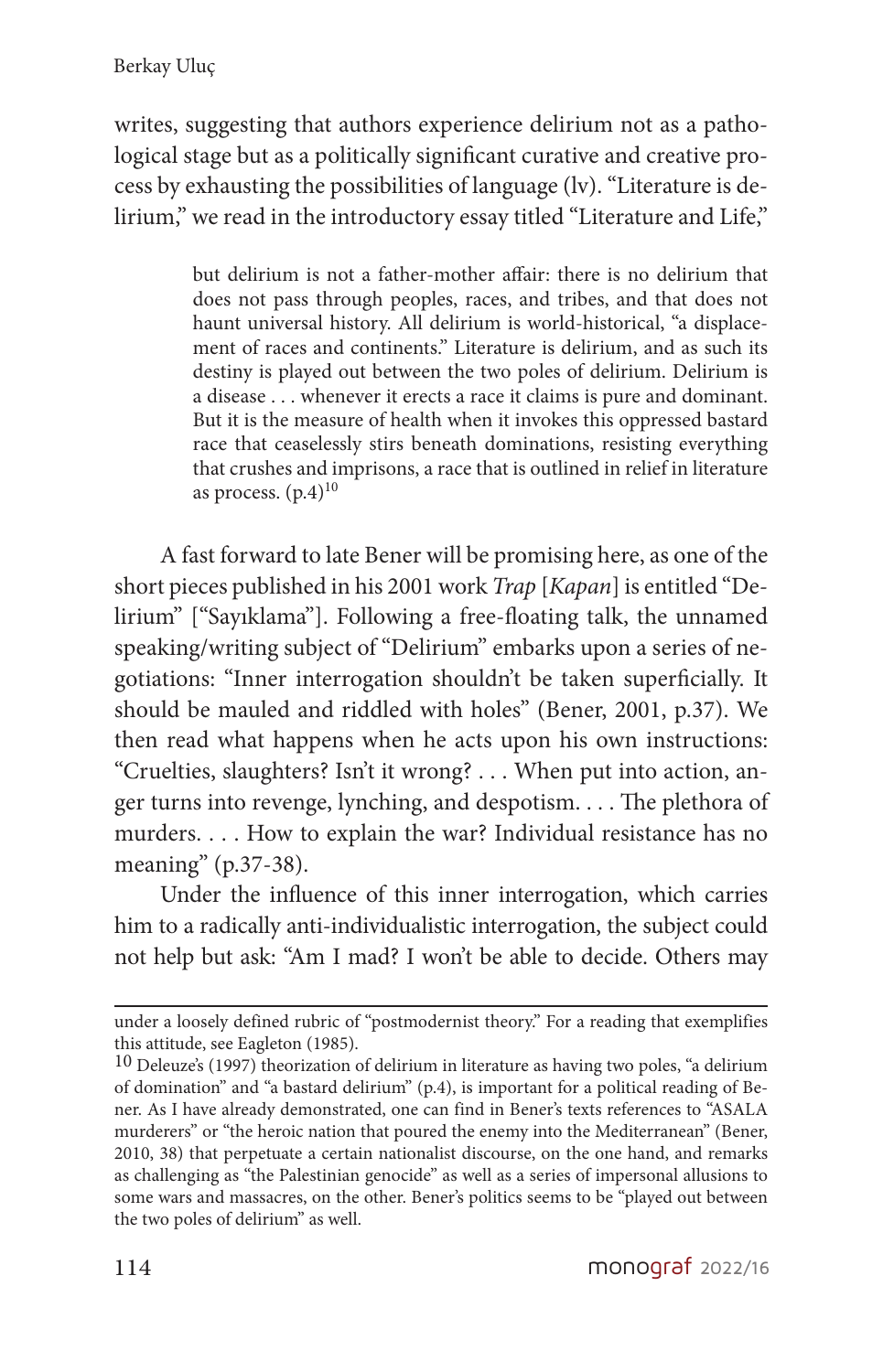come to that conclusion, but I won't be able to agree with that decision." After this resistance to a possible clinical judgment, he starts to narrate his actual treatment by a female [*hatun*] "mental health practitioner," who "had recourse to the method of therapy [*sağaltma*] by drugs." Unsatisfied, the subject says, "I wish I could be tricked by her. I wasn't. . . . To think of myself as separate from myself, to derange the nervous system, has nothing to do with therapy, I suppose" (p.39).

We will remember this enigmatic sentence later, but what I want to emphasize now is the fact that Bener's texts, while "registering the invasion of subjectivity" (Koçak, 2004, p.19), indeed register a whole other politico-economic problem. I find this politics of inner life in Bener's texts challenging, especially because the critical establishment in Turkey has never canonized his texts as political texts, nor has he had any desire to be categorized under the rubric of "*engagé*" literature. "It is crucial that what I write not amount to a message," he says in an interview (Öztürk, 2005, p.47). The assumption that Bener's literature qua modernism is apolitical, however, has upset the author himself more than anyone. "Some have hated my works," he says in the same interview: "Oh my, such objections then! This man has no commitment [*angajman*] to certain idols or doctrines! Nor does he have a political opinion! Some have said so" (p.46). In another interview, the reproachful Bener says that there is negligence toward "what he writes," as his works have been criticized for involving "pessimistic characters" and having "no political concern" (Karabulut, 2005, p.106). In response to the interviewer's observation that proponents of social realism have considered him to be "a failed storyteller," he adds: "They are committed [*angaje*] to the 'revolutionary art' to this extent" (p.107).

These words of Bener demand that we have recourse to the tradition of critical thinking that examines the relationship between literature and politics. One of the most prominent thinkers from this tradition, Theodor W. Adorno (1980) suggests that "the notion of a 'message' in art, even when politically radical" means nothing but "an accommodation to the world" (p.193). In his 1965 essay "Commitment" ["*Engagement*"], where he quarrels with Jean-Paul Sartre and Bertolt Brecht, Adorno attempts to discover "what the shock of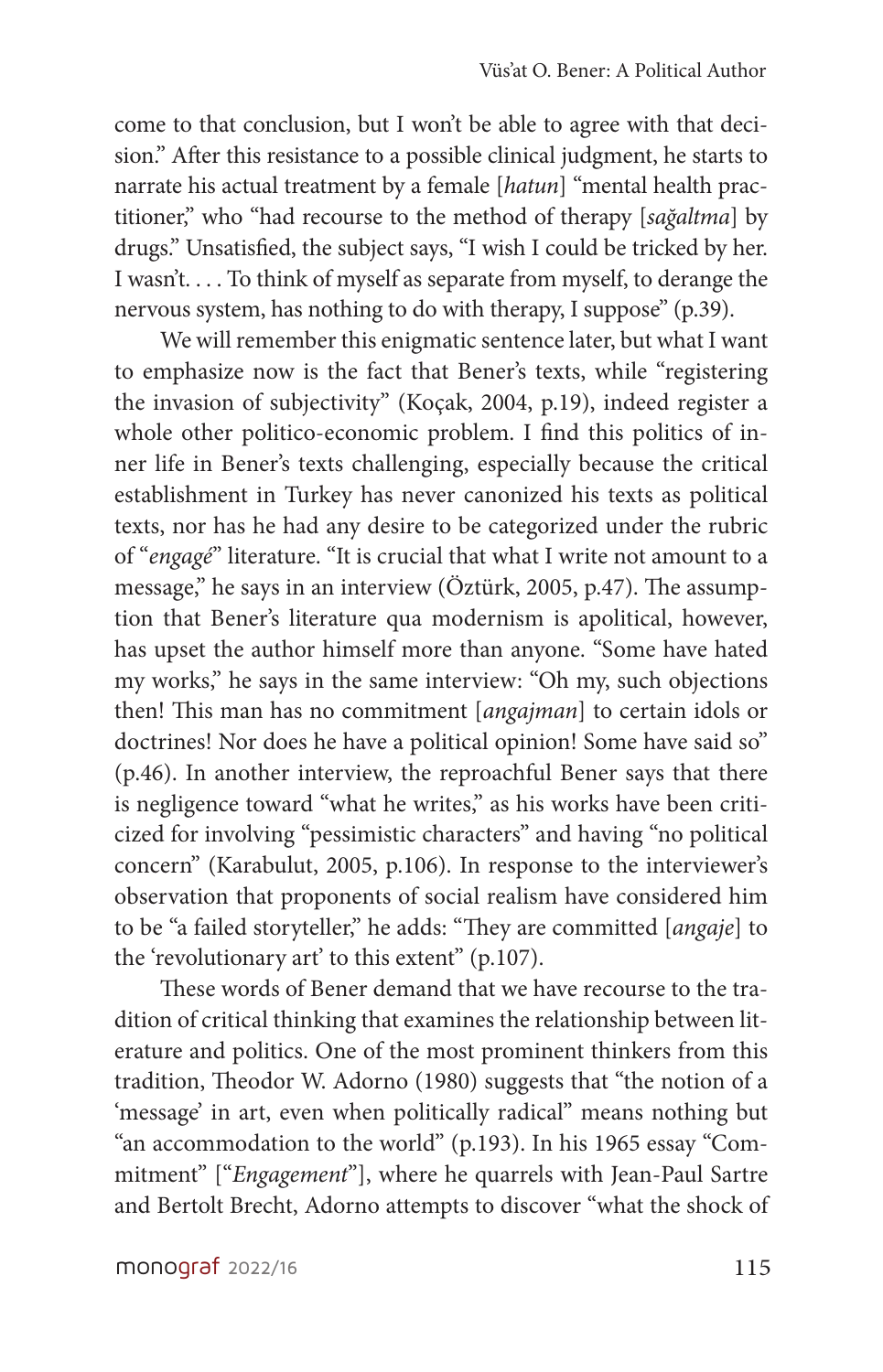the unintelligible can communicate" in a politically significant way (p.180). He argues that formally undecipherable works of modernists such as Franz Kafka and Beckett, but not Brecht's didactic and cathartic plays, constitute genuine political art. While in committed works "political reality is trivialized: which then reduces the political effect" (p.185), autonomous works of art, Adorno claims, "explode from within the art which committed proclamation subjugates from without, and hence only in appearance" (p.191).

Perhaps the most incisive moment of Adorno's defense of the politics of modernism is the following pronouncement: "This is not a time for political art, but politics has migrated into autonomous art, and nowhere more so than where it seems to be politically dead" (p.194). *Virus* and "Delirium," written by a modernist and autonomous author deemed politically dead, seem to be already corroborating Adorno—but now I want to focus more squarely on Bener's question of subjectivity as a political question, to show that politics has migrated into his "economy of 'I"" (Karasu, 1999, p.46) as well.

## **Political Enunciations**

A question of subjectivity indeed lies at the heart of language, insofar as we follow Émile Benveniste (1971): "Language is possible only because each speaker sets himself up as a *subject* by referring to himself as *I* in his discourse" (p.224). However, the relationship between language and subjectivity is more complicated, as proved by the experience of the subject's narration of themself. The utterance of "I," while presumably constructing subjectivity in language, simultaneously deconstructs it, as it inevitably gets caught in the tension between the subject narrating themself and the subject being narrated by themself, between "the subject of enunciation" (*le sujet de l'énonciation*) and "the subject of the statement" (*le sujet de l'énoncé)*. Terry Eagleton (2007) presents a thorough exploration of this problem, stating that "the actual speaking, writing human person, can never represent himself or herself fully in what is said: there is no sign which will, so to speak, sum up my entire being" (p.147). He further elaborates this incongruity in relation to Lacan's challenge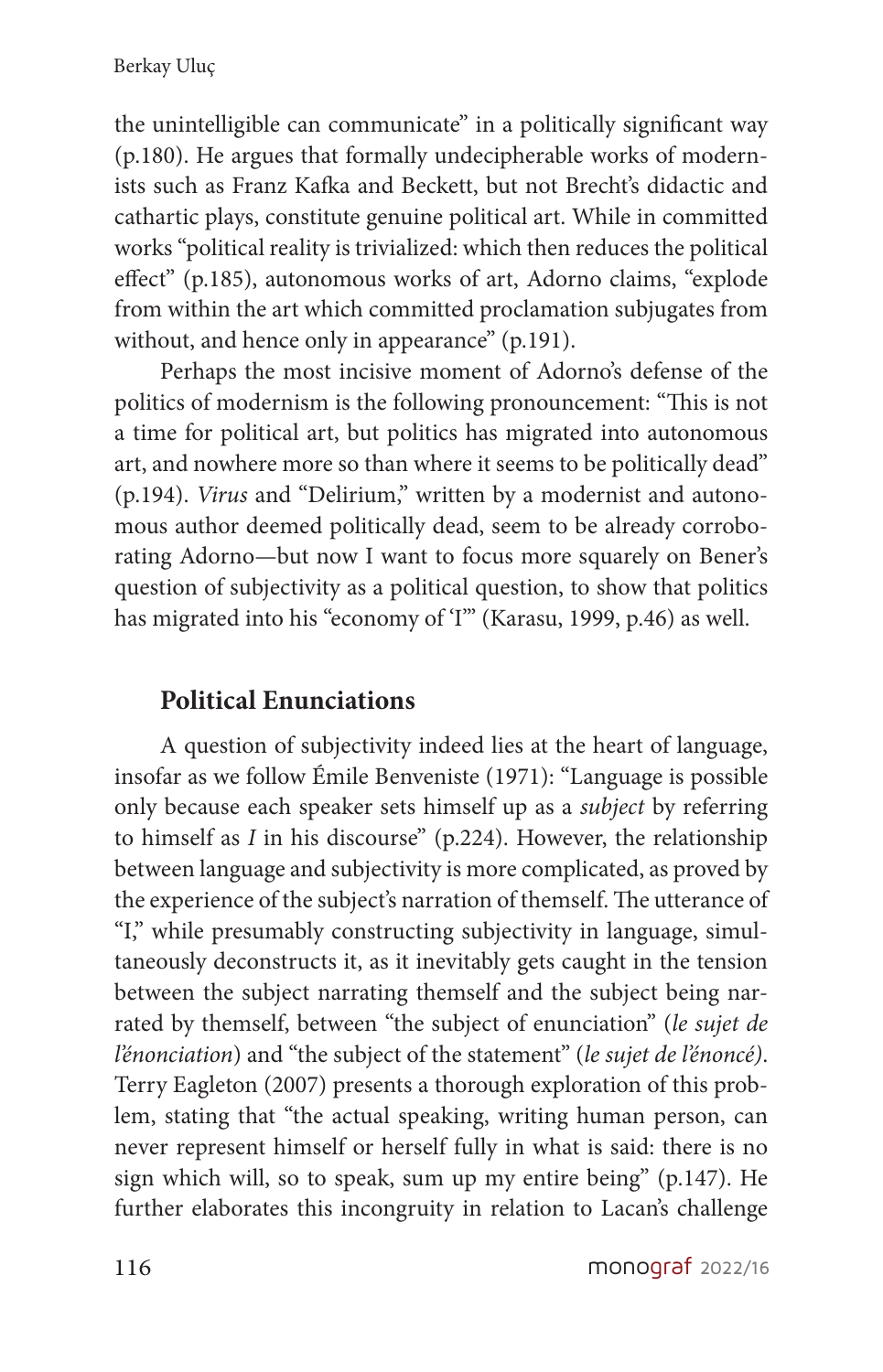to the Cartesian subject: "To make this point, Lacan boldly rewrites Descartes's 'I think, therefore I am' as: 'I am not where I think, and I think where I am not'" (p.147). Perhaps this Lacanian motto has found its most succinct expression in one of the writings of Roland Barthes (2001). "I cannot write *myself*," Barthes paradoxically writes, "What, after all, is this 'I' who would write himself?" (p.98).

Another problematization of the Cartesian cogito is to be found in Bener's 1979 short story entitled "Cry a While, Descartes" ["Biraz da Ağla Descartes"]. The characters of this story are an unnamed speaking/writing subject (the "I" of the story) and his "morose" and "tight-lipped" friend named Descartes, whom he addresses in his inner speech: "*Cogito Ergo Sum,* say it again if you didn't forget" (Bener, 2015, p.236). Friends from school, both the subject and Descartes are now soldiers. Strolling through İstanbul's İstiklal Street, the former tries to convince the latter to go to a brothel—displaying one of the many heteromasculine and homosocial scenes in Bener's works. The subject's question "Shall we try?" carries the nonchalant Descartes to some meditations: "Would I understand if I try? . . . Can I think while trying? Or can I try while thinking?" (p.237-8).

While Descartes struggles with indecision, the tension between the friends further culminates. "You've found an easy way, my friend," says the subject, "thinking for the sake of thinking. . . . There must be a law for that too, I suppose. You keep thinking." In response, Descartes shares his own advice for his friend: "Think. Prove your existence to *yourself*." Unimpressed, the subject utters his challenge to the Cartesian cogito: "Humph! I think therefore I am not, okay! . . . Only if we could enter that street" (p.240).

They eventually do enter the street—only to be captured by military officials: "The war is at the door. That filthy mustache called *Hitler* will soon get us into trouble. . . . Put those bastards in prison!" (241). The story ends with a captivating sentence:

> "Never mind, after all the captain is right…." "About what?" "About the filthy mustache." *Always remain in my mind like this, Descartes, please, goodbye, but also cry a while, if you want.*" (p.242)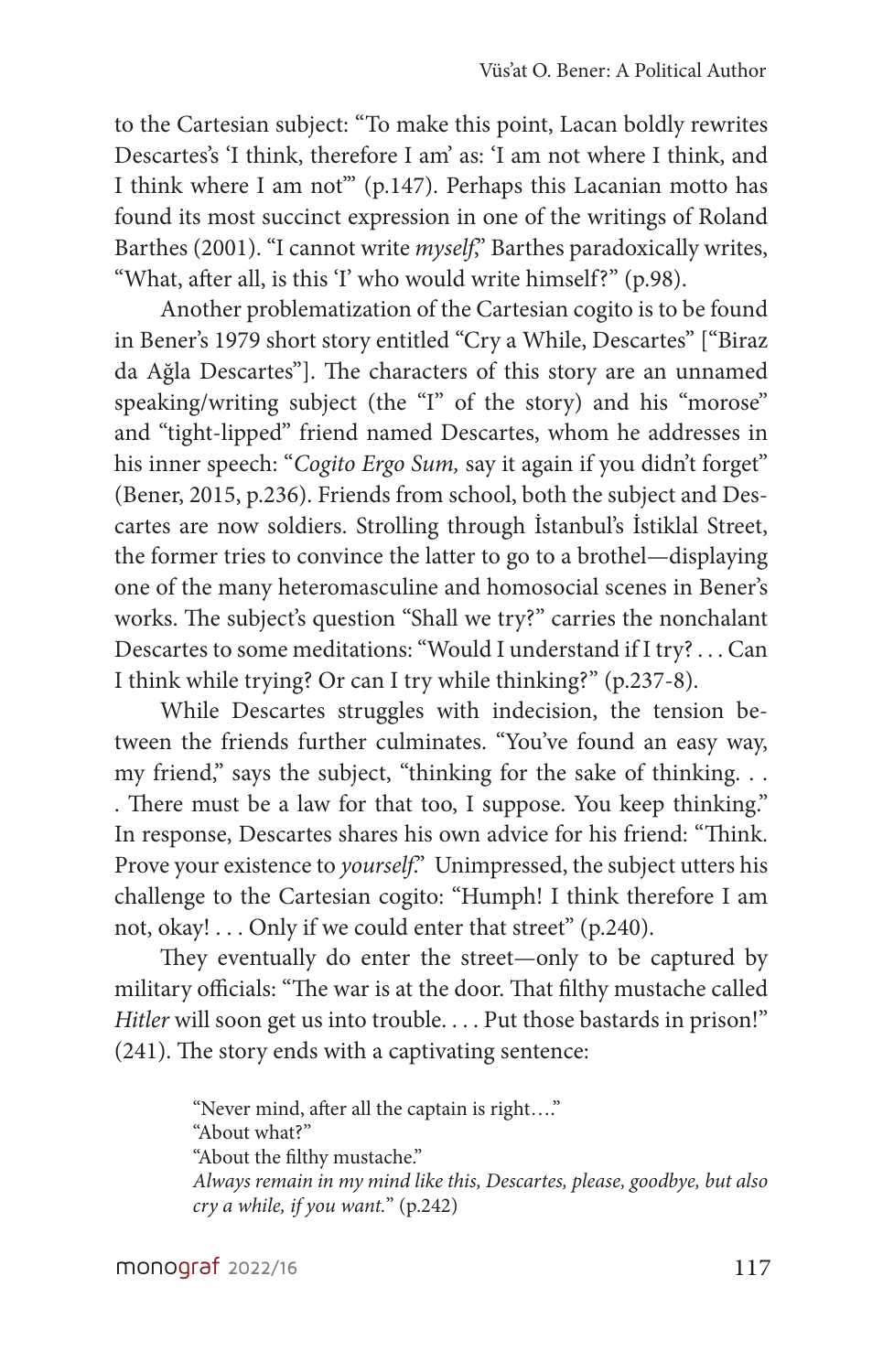To the best of my knowledge, no critic has so far attempted to read this story—except the author himself. In the same interview where he discloses his ideas about commitment, Bener speaks of "Cry a While, Descartes": "What is emphasized in this story is when fascism, about which one should truly worry, began" (Karabulut, 2005, p.113). Why, one wonders, did the autonomous artist Bener select a conversation in which the Cartesian modality of enunciation is challenged as the appropriate ground for a literary discussion on the history of fascism?

To search for an answer to this question, I will have recourse to *Kafka: Toward a Minor Literature* (1986), where Deleuze and Guattari famously declared that "the enunciation is always historical, political, and social" (p.41). One of the most productive arguments of this book centers on the keyword "diabolical," which the duo borrows from Kafka himself. According to Deleuze and Guattari, what Kafka alludes to when he speaks of "the diabolical powers" that "brush up against the doors" is not his personal or familial issues as often assumed "but the American technocratic apparatus or the Russian bureaucracy or the machinery of Fascism" (p.12). It is in response to this capitalist-bureaucratic-fascist machine that Kafka has employed "the literary machine" that "vacuums up in its movement all politics, all economy, all bureaucracy, all judiciary . . . *diabolical powers that are knocking at the door*" (p.41).

This word will appear in the book's discussion on Kafka's "perverse, diabolical utilization of the letter" as well: "The letters pose directly, innocently, the diabolical power of the literary machine" (p.29). Trying to understand how letter-writing functions in Kafka's universe, they suggest "for the moment" to differentiate "a subject of enunciation" and "a subject of the statement . . . (even if *I* speak about *me*)" (p.30). According to Deleuze and Guattari, what makes Kafka's letters functional is the havoc they play with this distinction. "It is this duality," they note, "that Kafka wants to put to a perverse or diabolical use. Instead of the subject of enunciation using the letter to recount his own situation, it is the subject of the statement that will take on a whole movement . . ." (p.30).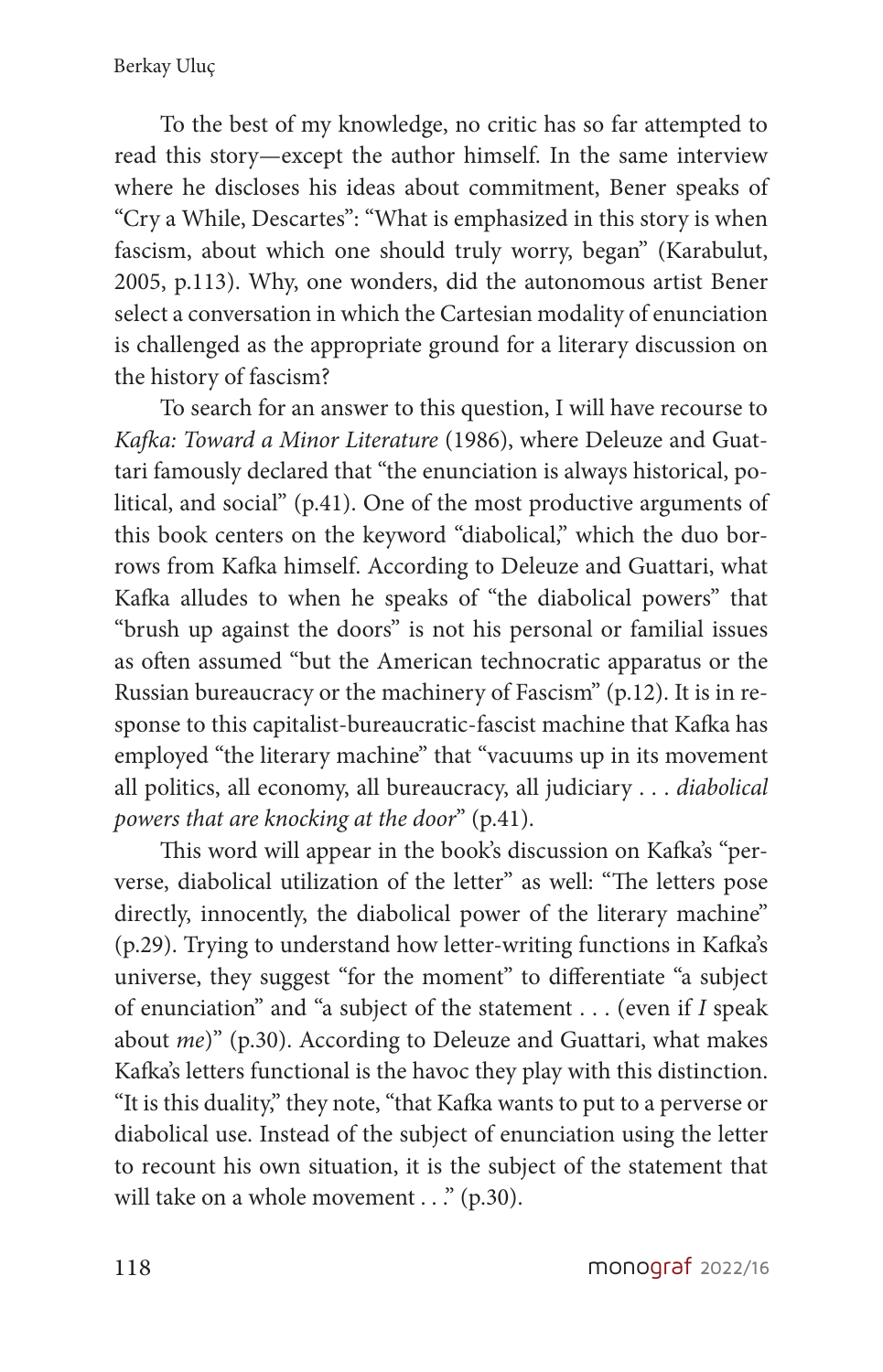This versatile deployment of the word "diabolical," in turn, suggests that Kafka's challenge to the Cartesian enunciation was politically informed and responded to the political dangers he saw approaching—bureaucracy, capitalism, and fascism. Now it will be interesting to remember that Bilge Karasu, decades before Deleuze and Guattari's book on Kafka or the publication of "Cry a While, Descartes," suggested that in Bener's texts, "The thinking 'I's eliminate the little incongruities of the speaking 'I's." Karasu's very early diagnosis of Bener's "schizoid" modality of enunciation is as shockingly illuminating as it is inattentive to its political repercussions. This critical lack, so it seems, has been transcended, to quote Jameson again, "in the direction of the political and the collective" not by any other reader but Bener himself, who expresses his question of subjectivity as a political question most laconically in his discussion on fascism.

And now the sentence "To think of myself as separate from myself . . . has nothing to do with therapy," embedded in a world-historical delirium on "the war," too, starts to become politically significant. The question that remains unanswered is, what constitutes "health" if neither Cartesian selfhood nor medicine is of use as a "method of therapy"? *Notes* will show that Bener's answer is literature—an answer which will never be left unproblematized.

#### **Writing, an Impasse**

Strings from *Schönberg* on the radio, out of spite. To heal [*sağaltmak*], not to scatter. You've been doing well, drawn to be a physician [*tabipliğin tutmuştu*]. Well, taping the fair copies of what you have written in the old days was enough; what happened? Please, don't stop, shake yourself off. . . . It's no go, right? (Bener, 2010, p.11)

Departing from such scenes of inner interrogation, which are often framed by tough negotiations on sickness and health, his readers have drawn attention to a discontinuous movement in Bener. They have pointed out the mutual existence of "a principle of con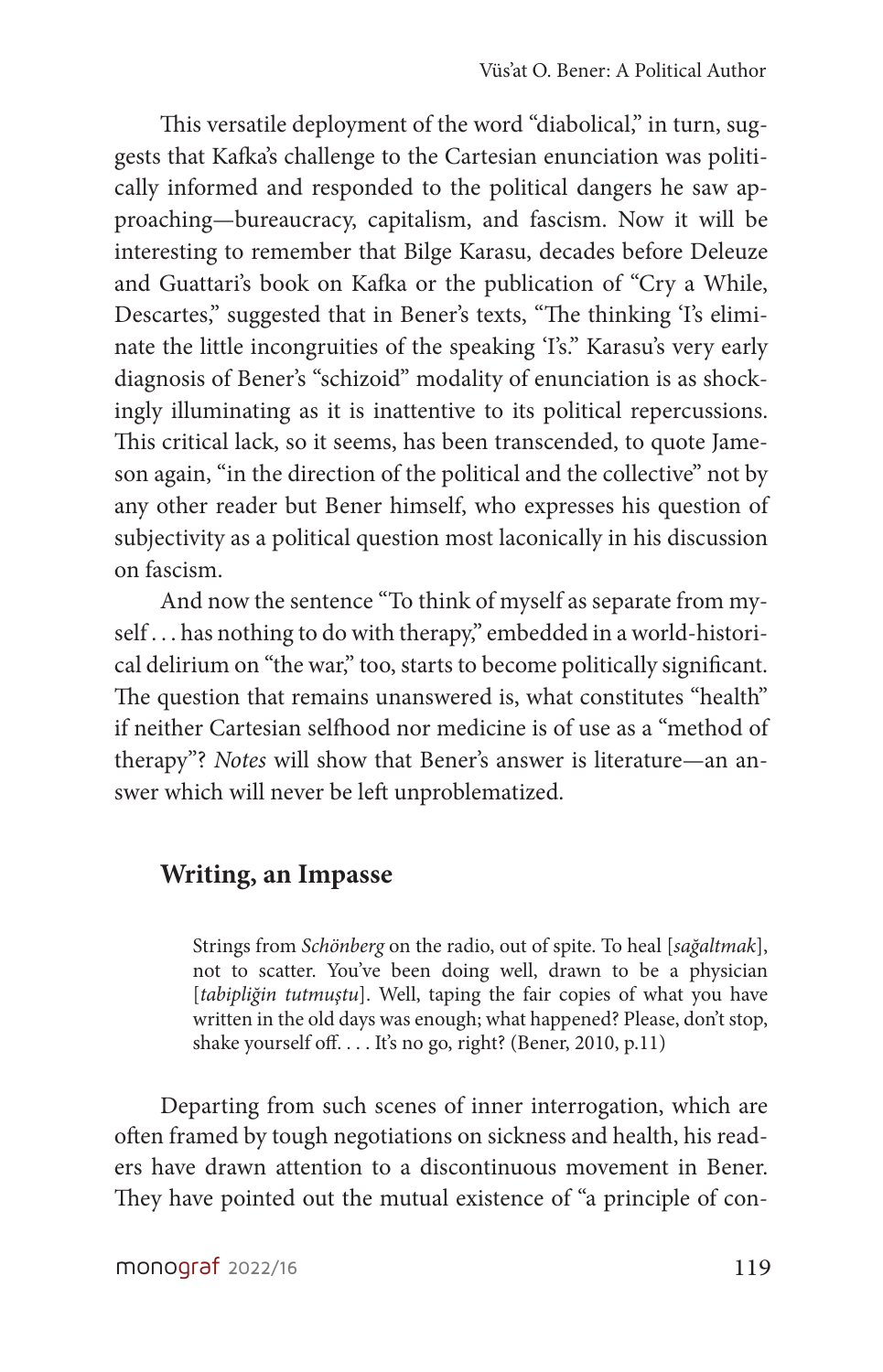tinuity" and "a principle of dispersion" in his modernist aesthetics (Koçak, 1991, p.82) or a "tense conversation" between optimism and pessimism that constitutes the quintessence of his literary style (Gürbilek, 2004a, p.36).

Perhaps this tense conversation has found its nest nowhere more palpably than in *Notes*, a novel composed of diary notes penned by a sick and old man named Muannit Sahtegi, whose name performs an explicit double movement: "mule" and "not genuine" (Tutumlu, 2016, p.47), or "obstinate" and "counterfeit." A retired bureaucrat who is also a jaded writer (like *Virus*'s Osman Yaylagülü),<sup>11</sup> Mr. Sahtegi decides to rewrite the diary notes he took years ago while also taking new notes.<sup>12</sup> The entries in *Notes* cover the 1970s and 1980s, portraying the predicaments, oscillations, and fears of its recorder as well as his relationship with his adopted daughter Fatoş. In *Notes*, the acts of remembering, recording, writing, and rewriting seem to take place simultaneously despite temporal marks, and neither the reader nor the diary-writer could capture the time exactly.

What I want to focus on in Mr. Sahtegi's oscillation between healing and scattering, though, is its ability to constitute a treatise on literature's abilities. Throughout *Notes*, Mr. Sahtegi constantly notes how, why, and what he is unable to note. As a symptom of this unease, he extensively problematizes his writing paraphernalia. Not only does he mess with "the ballpoint pen" that hurts his fingers (Bener, 2010, p.32) or about "a *Scheaffer* fountain pen" that he "hesitates to use" (p.35), he constantly gets into trouble with his "typewriter" (p.12-13).

<sup>11</sup> Gümüş (2000) suggests that the characterizations of Osman Yaylagülü and Mr. Sahtegi not only resemble each other but also constitute "an integrated personality to which Vüs'at O. Bener too bears a resemblance" (p.58), further confirming the autobiography thesis.

<sup>12</sup> This juxtaposition of (re)viewing and (re)writing ("taping the fair copies of what you have written in the old days") should remind us of Samuel Beckett's play *Krapp's Last Tape* (1984), where "a wearish old man" (p.55) listens to what he recorded on his tape recorder some thirty years ago, comments on what he hears and eventually makes a new record: "Just been listening to that stupid bastard I took myself for thirty years ago, hard to believe I was ever as bad as that. . . . What's a year now? The sour cud and the iron stool" (p.62). We know that Beckett was an inspirational figure for Bener: "I sometimes do such stupidities as comparing myself to Samuel Beckett" (Kavas et al., 2004, p.152).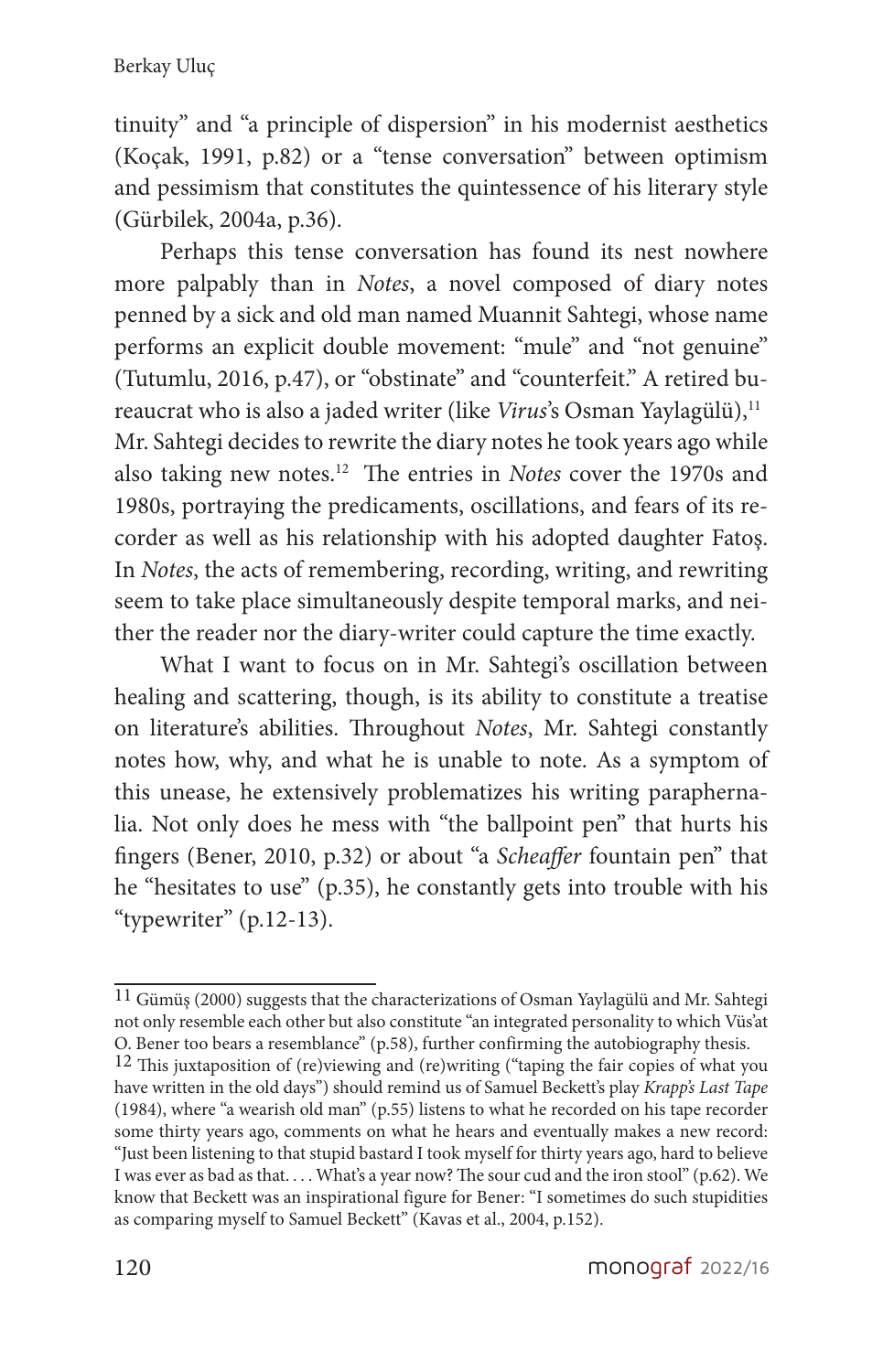What is worth noting is that *Notes* always frames this problematization of writing with the same question: "Shall I continue or stop?" (p.23). On "a lethal, suicidal morning," a similar question haunts Mr. Sahtegi: "You went astray Mr. Muannit Sahtegi, don't do that. While saying that it is writing, not speaking, that will save you . . . What, how, why save?" (p.9). This question, however, will take its most provocative form when he starts to mull over the curative potentials of writing. Reflecting upon how he had been criticized for being too much into himself, "too much self-pitying," Mr. Sahtegi revisits his tense oscillation between healing and scattering: "Creations are to endure the otherwise inappeasable starvation of the sick body [*hasta yapı*] that continually remembers his childhood joylessness, so to say! Self-consolation, in other words. The Consoler's consolation will save, huh! Save what?" (p.61).

It is as if Mr. Sahtegi is being "obstinate" not only with some readers of Bener who find his works too individualistic but also with the Freudian notion of creative writing here. In his presentation "Creative Writers and Day-Dreaming," Freud (1989) suggests that a creative writer's fictionalizations are reminiscent of a child's games: "instead of *playing*, he now *phantasies*" (p.438). Regarding literature as "a continuation of, and a substitution for, what was once the play of childhood," Freud writes: "A strong experience in the present awakens in the creative writer a memory of an earlier experience (usually belonging to his childhood) from which there now proceeds a wish which finds its fulfillment in the creative work" (p.442).

It is not only Mr. Sahtegi who is unsatisfied with this reduction of the creative act to a mere effort to appease some childhood anxieties. Deleuze (1997) also refuses to comply with "this infantilization or 'psychoanalization' of literature" (p.2), arguing that "the writer as such is not a patient but rather a physician, the physician of himself and of the world" (p.3). According to Deleuze, the question that bothers the writer, who "returns from what he has seen and heard with bloodshot eyes and pierced eardrums," is not how to come to terms with childhood neuroses, but "What health would be sufficient to liberate life wherever it is imprisoned by and within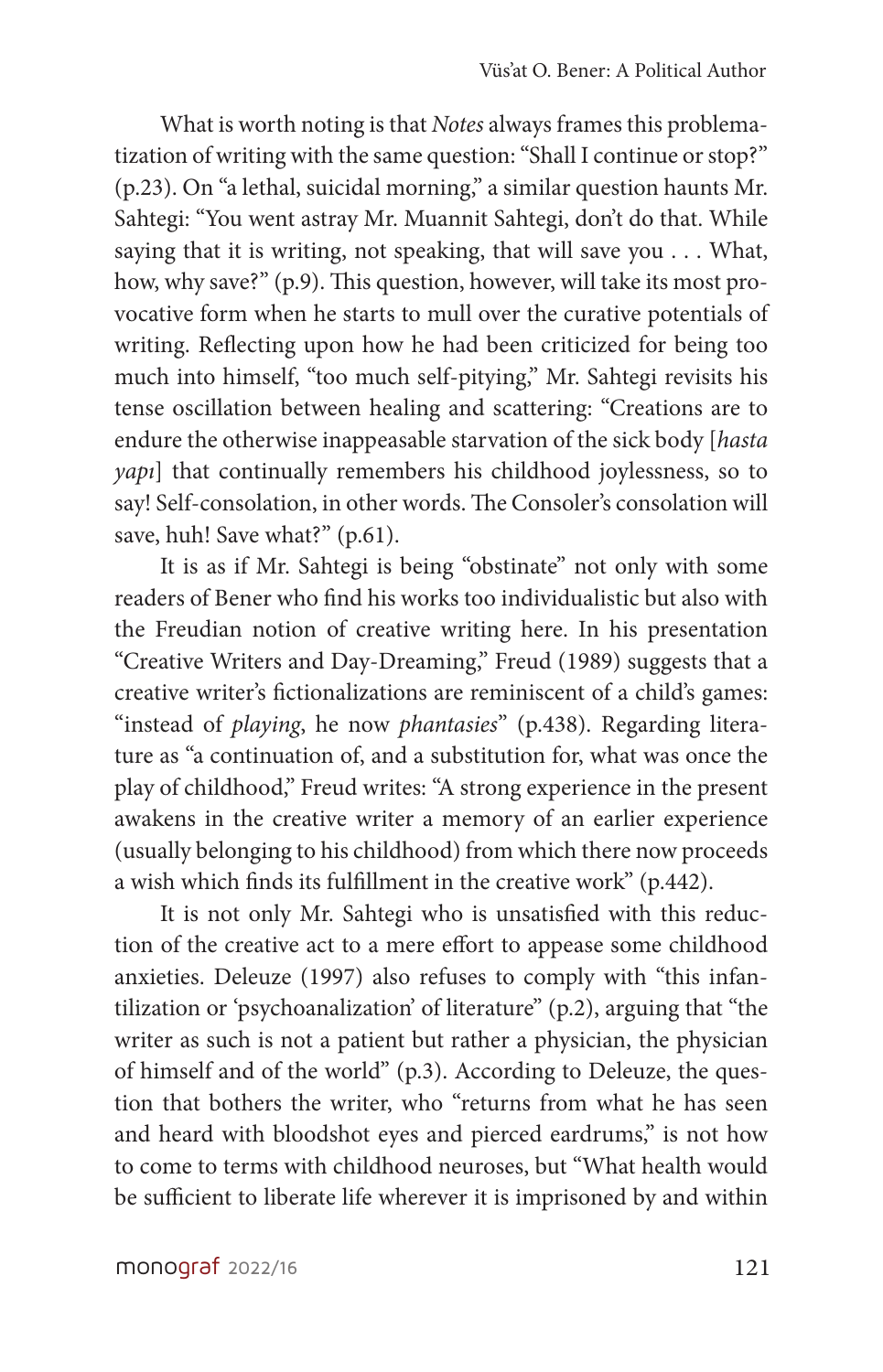man, by and within organisms and genera?" (p.3). The burden of this question, Deleuze maintains, renders literature "an enterprise of health"  $(p.3).^{13}$ 

But a critique of psychologism must entail a nuanced perspective on the political. *Notes* gives us important clues that Mr. Sahtegi indeed returns to his typewriter "with bloodshot eyes and pierced eardrums." "I am suffocated by my little, poor troubles," he writes on this diary—but it is not hard to detect irony here, as he effortlessly juxtaposes his personal and public concerns through the same problematization:

> I should make some decisions. For one thing, I shouldn't neglect my food so much. My lower teeth are pulled off. I'm weak. Rain or shine, I must keep writing a few lines. Otherwise, I will go off the rails. Terror, a habit of daily life—increasingly no more startling. (Bener, 2010, p.79)

One of the most charged manifestations of Mr. Sahtegi's struggle with and resistance to bodily and mental collapse, this moment also crystallizes the radical entanglement of questions of subjectivity, politics, and the act of writing in Bener. It is true that Mr. Sahtegi is too much into himself, yet *his self* is already loaded with a negotiation on "terror." His "notebook" that is "crowded with selfish inconsistencies" (p.41) is indeed crowded with many such politico-economic negotiations, which prosaically document history or further amplify irony as in the following cry: "No need to impose restrictions on nuclear powers. Big bosses, I beg you, please press your red buttons. Let this multi-degeneracy, for which we are all responsible, end" (p.24).

<sup>13</sup> The question of how health manifests in literature seems to have loomed large in Deleuze's thinking. One of the most exciting appearances of this question in his philosophy is a 1988 interview, where he shares his prefiguration of *Essays Critical and Clinical*: "I've dreamed about bringing together a series of studies under the general title 'Essays Critical and Clinical.' That's not to say that great authors, great artists, are all ill, however sublimely, or that one's looking for a sign of neurosis or psychosis like a secret in their work, the hidden code of their work. They're not ill; on the contrary, they're a rather special kind of doctor. . . . The artist or philosopher often has slender, frail health, a weak constitution, a shaky hold on things: look at Spinoza, Nietzsche, Lawrence. Yet it's not death that breaks them, but seeing, experiencing, thinking too much life" (Deleuze, 1995, p.142-143).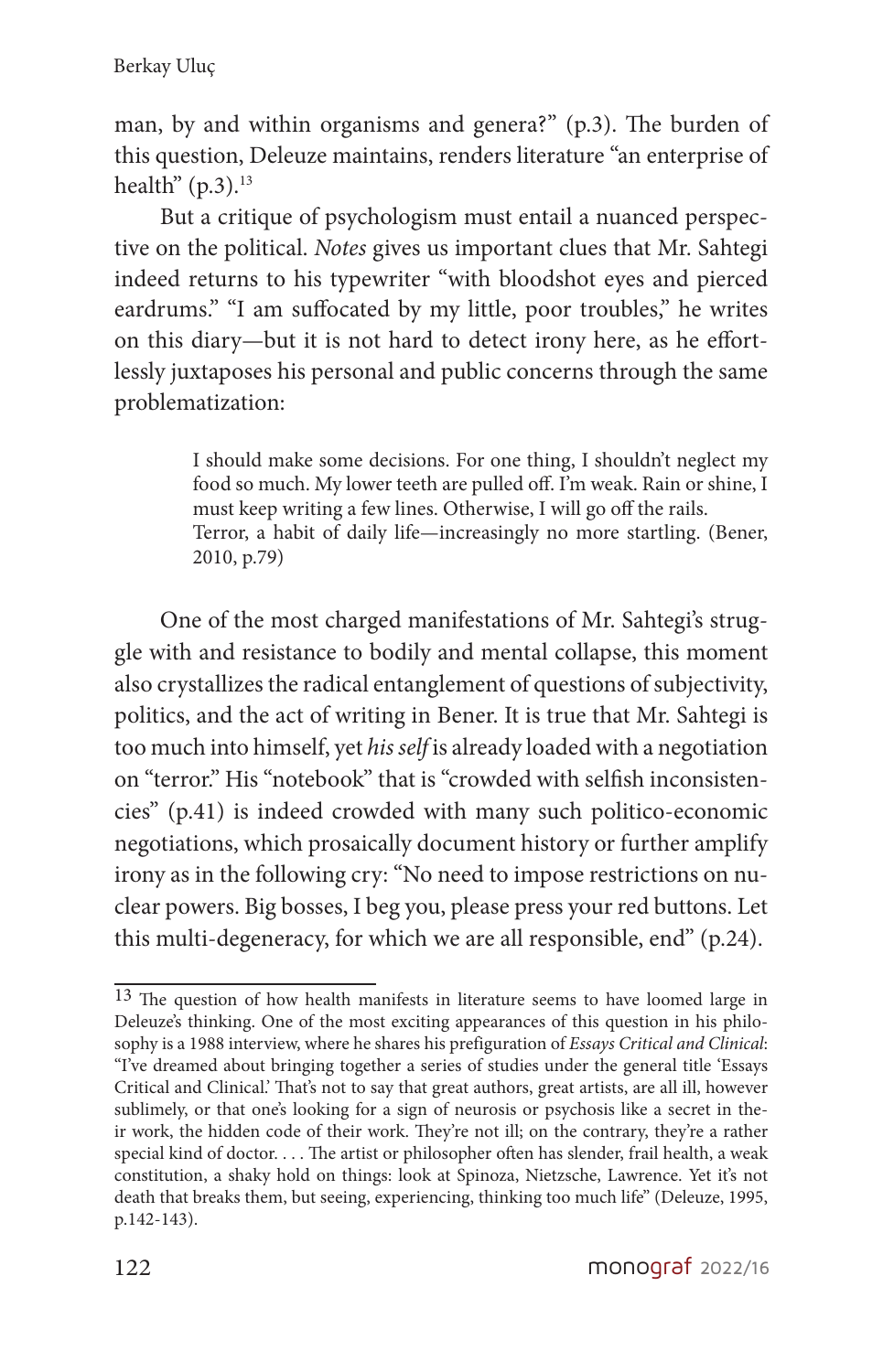Despite the difference in tone, this cry resonates with Osman's call, "Blow the trumpet of *Israfil*, enough!" The reason why we should remember *Virus* at this very moment, however, is another sentence: "You, the lad, suffocated with mirage, expecting delicate *Purcellian* poems from me, I look at you—you with your bleeding eyes!" The intertextual allusion here must be to Henry Purcell, the  $17<sup>th</sup>$ -century English composer known for his subtle and soft songs. Let us remember that we read before this sentence an intense negotiation on universal history crowded with dead bodies. To write like Purcell— Osman says, how possible is this now? How can I write, what can I write, in the face of this history? *Why write*, if I am aware of the ineffectiveness of what I write vis-à-vis exploitations, pogroms, and murders?

Nevertheless, one must also see that this political "impasse" eventually leads to an uncomfortable yet forceful embrace of the act of writing as a "way out." $14$  Although writing is more a question than an answer, the delirious subject writes "Delirium," the divided "I" writes "Cry a While, Descartes," Mr. Sahtegi writes *Notes*, Osman writes *Virus*—some of the most "arduous" texts written in Turkish. Responding to the readers who have found her writing style intricate, Judith Butler (2002) suggests that "style is a complicated terrain, and not one that we unilaterally choose or control with the purposes we consciously intend. . . . Moreover, neither grammar nor style are politically neutral" (p. xviii). Maybe it is on this complicated terrain that we too should understand not only the reason why Bener's "sick" and "schizoid" subjects are most often author-figures who write their inability to write but also the political significance of Bener's "wrestling" with language: In the face of this history, I cannot write "*Purcellian*" poems—Osman Yaylagülü, or Bener, says, I can only write *Virus*.

<sup>14</sup> My use of these terms is, of course, informed by Deleuze and Guattari (1986), who ceaselessly refer to the situations where Kafka "invents a way out of this impasse" (p.10), but also Lauren Berlant (2011), who conceptualizes "the ordinary as an impasse shaped by crisis in which people find themselves developing skills for adjusting to newly proliferating pressures to scramble for modes of living on"  $(p, 8)$ .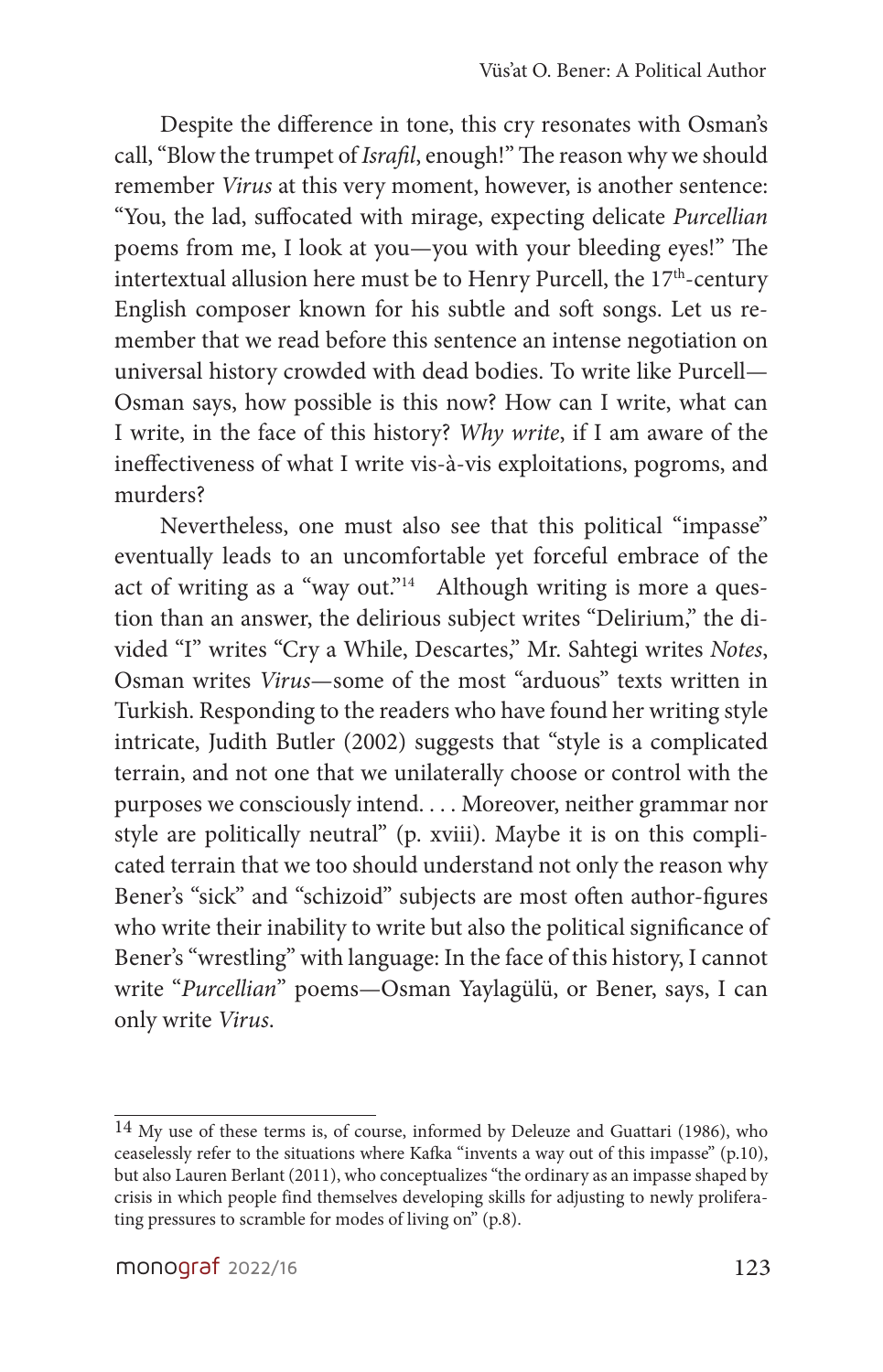## **Coda: The Politics of Turkish Modernism Revisited**

After passing through these moments in Bener's texts where the questions pertaining to subjectivity, politics, and writing are radically interwoven with each other, it will be hard not to see that Bener is "primarily," not "occasionally," interested in "the social circumstances" (Tutumlu, 2016, p.44). But Bener will constitute an even more interesting case to ponder the relationship between literature and politics if we consider the fact that he is inevitably a Turkish author and his text a "third-world text"—the fact that he read Beckett, but Beckett did not read him.

For justifiable reasons, the history of Turkish modernism has been written as the story of an aesthetic experience oscillating between "Eastern" and "Western" or traditional and modern cultural registers. Revolving around the keywords "aporia," "crisis," or "belatedness," this paradigm, under the pens of prudent critics, has promisingly shown that aesthetic experience is contingent upon historical and geographical differences, and modern Turkish literature is no exception in this regard. $15$ 

<sup>15</sup> In her thought-provoking essay "Dandies and Originals: Authenticity, Belatedness, and the Turkish Novel," Gürbilek (2003) presents a very useful recapitulation of this discourse in Turkish literary and cultural criticism. Attempting to deconstruct what she calls "the criticism of a lack, a critique devoted to demonstrating what Turkish society, culture, or literature lacks," she first acknowledges the historical conditions that prepared the ground for this reading habit: "A whole set of social-economic-cultural reasons are at work here: a society that is 'belatedly modernized,' a system of thought that has come to accept its insufficiency before a modern one presuming to be superior, and a culture that has adopted an infantile role when confronted by foreign modern ideals. What the Greek scholar Gregory Jusdanis calls 'belated modernity,' what the Iranian scholar Daryush Shayegan describes as 'a consciousness retarded to the idea,' what the Turkish scholar Jale Parla explains by a sense of 'fatherlessness' and what the Turkish critic Orhan Koçak discusses within the framework of a 'missed ideal' are all related to the traumatic shifting of models generally discussed under the heading *Westernization*. This cultural context forced Turkish literary criticism toward being an anxious effort of comparison programmed to discuss from the very start the deprivation, insufficiency, and shortage of its object: Turkish literature" (p.599-600). A very similar critique of this internalized lack has been suggested in regard to modern Arabic criticism by Abdelfattah Kilito, who notes that "the reader of an Arabic text soon connects it, directly or indirectly, to a European text. He is necessarily a comparatist, or we could say a translator" (quoted in Young, 2013, p.686).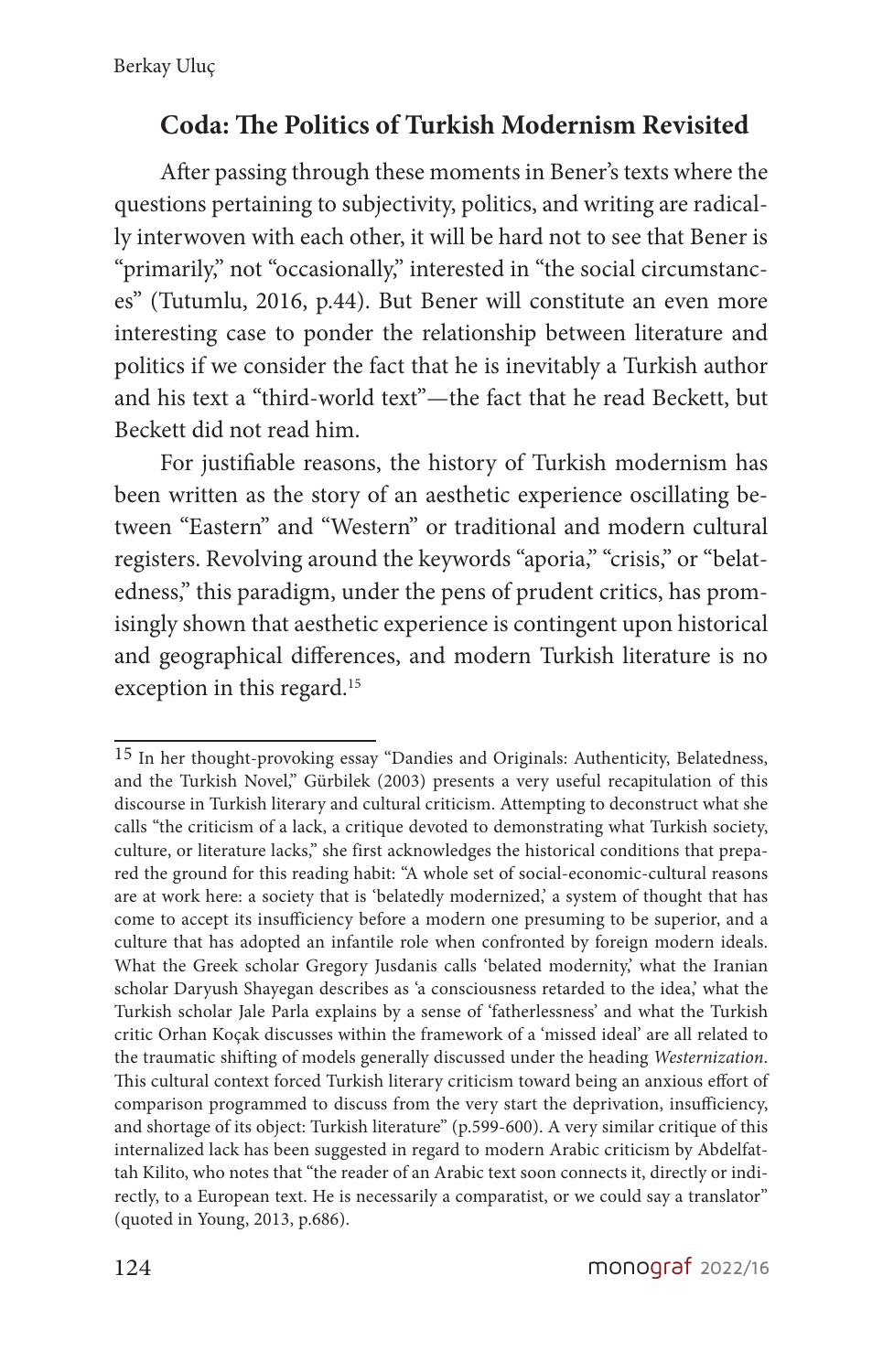I see Nergis Ertürk's (2011a) survey of Turkish modernism as a good indicator of this paradigm.<sup>16</sup> Identifying the "positive and negative Turkish desire for Europe" as its key instigator, Ertürk argues that Turkish modernism "cannot be understood independently of this Occidentalist social imaginary" (p.247). After tracing this imaginary in Yahya Kemal, Ahmet Hamdi Tanpınar, and Peyami Safa, who strived for "a *traditionalist* modernism" (p.248), and passing through modernist innovations in Nâzım Hikmet's poetry and the First New, she situates a radical break in the 1950s, pointing out "a remarkable turn in the poetry of the Ikinci Yeni (Second New) poets and the novels of Oğuz Atay and Orhan Pamuk" (p.248). She acknowledges this novelty brought about by these post-1950 writers in political terms as well by drawing attention to "the political distance they placed between themselves and the state"  $(p.255)$ .<sup>17</sup> Despite this autonomy, to Ertürk, what informs the politics of this novelty is still the nation's perennial East-West divide. Following Meltem Ahıska's definition of Occidentalism as "a device 'through which those in power consume and reproduce the projection of the "West" to negotiate and consolidate their hegemony in line with their pragmatic interests,"<sup>18</sup> she contends that "the broken languages of postwar Turkish modernism have registered the violence through which that hegemony was consolidated" (p.255-256).

Ertürk convincingly shows that the politics of Turkish literary modernism, in its traditionalist, committed, or autonomous forms, is inevitably trapped in the nation's cultural aporia, if not for other reasons than because "the canonical texts of Western European

<sup>16</sup> For Ertürk's most comprehensive analysis of Turkish literary modernity, see her groundbreaking study, *Grammatology and Literary Modernity in Turkey* (2011b).

<sup>&</sup>lt;sup>17</sup> A similar periodization has been suggested by other Turkish critics as well. Kocak (2011) has stated that "the arts and literature" in Turkey had to wait until the 1950s to gain "a certain autonomy" from "the political sphere" (p.406). What is worth specific attention is Koçak's attention to "the opening out onto inner world" (p.407) as the distinctive sign of this autonomy. Jale Özata Dirlikyapan (2010) has argued that modern Turkish short story witnessed a rupture in form and content in the 1950s and, to borrow from the title of her work, "broke its shell." Burcu Alkan and Çimen Günay-Erkol (2016) have pointed out that "new approaches developed in literature and the novel in the 1950s," and the novelists started to tend towards "individualism and existentialism" (p.xix).

<sup>18</sup> For a condensed discussion of her usage of the term "Occidentalism," see Ahıska (2003).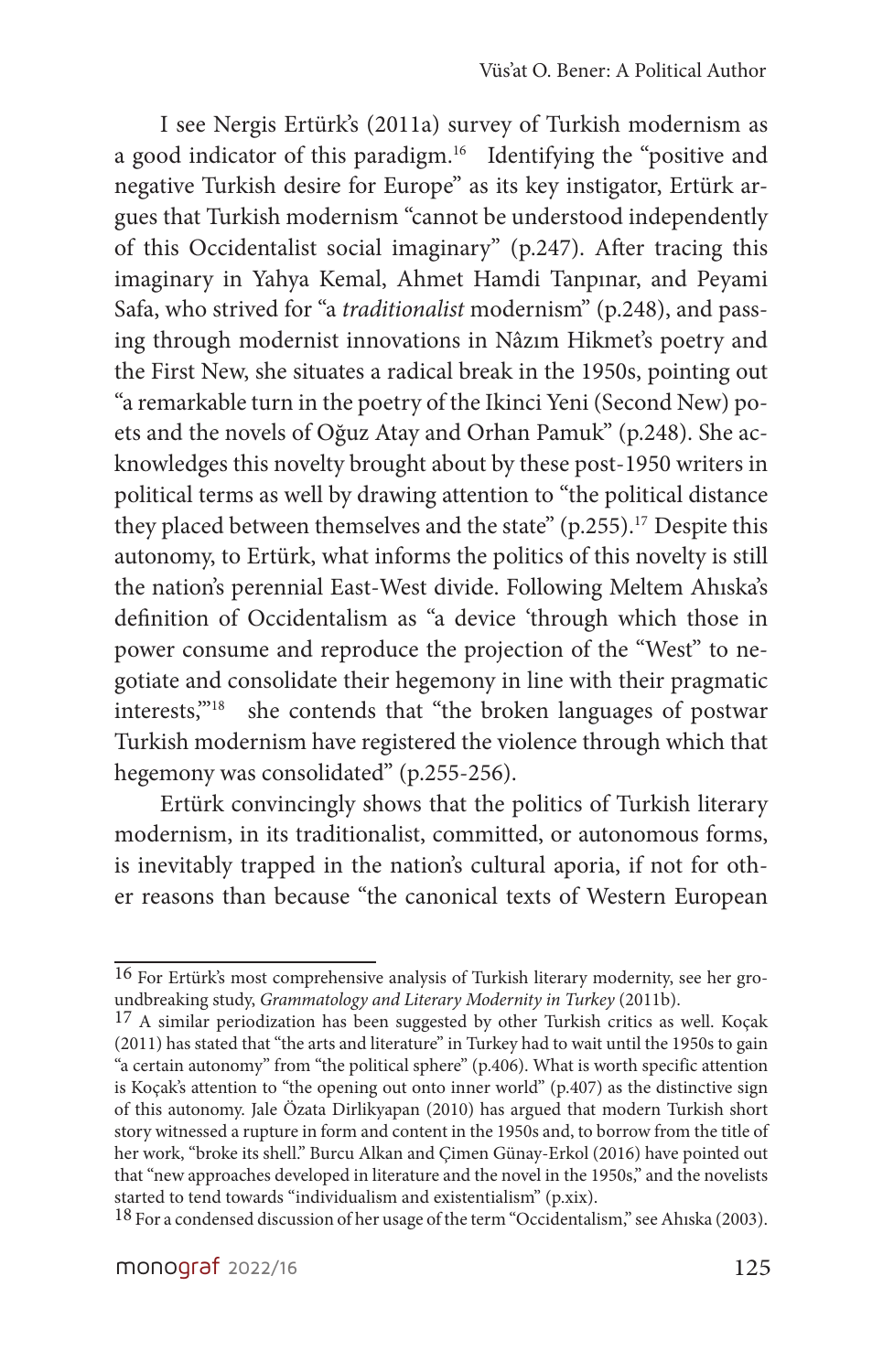modernism continue to serve as a rich source of new critical openings in and onto Turkish literature" (p.248). However, her emphasis on the "uneven transnational history positing Europe as the object of desire" (p.248), insofar as it is formulated as the *only* possible conundrum Turkish modernism can react to, runs the risk of glossing over the possibility of other *transnational* political imaginaries in modern Turkish literature. Between Atay and Pamuk, the canonical writers whose works well dramatize the nation's "cultural schizophrenia,"<sup>19</sup> lies a very interesting yet largely neglected modernist experiment in Turkish fiction, forged by Leylâ Erbil, Sevim Burak, Karasu, Atılgan and Bener among others,<sup>20</sup> whose modernist works embody political registers that surely relate to $21$  but also significantly transcend the "tale of the tribe" (quoted in Jameson, 1987, p.26).

It is by no means accidental that here I remember Jameson's theorizing on the urge of the "third-world text" to produce "national allegory," which he defines as "the coincidence of the personal story and the 'tale of the tribe,' as still in Spenser" (Jameson, 1987, p.26). In his long-debated essay "Third-World Literature in the Era of Multinational Capitalism," Jameson argues that literary texts produced in the third-world—the countries "which have suffered the experience of colonialism and imperialism" (Jameson, 1986, p.67)—perform a "very different ratio of the political to the personal" (p.69). According to Jameson, even the "seemingly private" third-world texts necessarily blur the "split between the private and the public, between the poetic and the political" thanks to their urge to present singular characters and their stories "in the form of national allegory" (p.69).

<sup>19</sup> As already mentioned by Gürbilek, Daryush Shayegan has been a prevalent reference point in the discussions on the oscillation of Turkish literature and culture between the East and the West. For the whole conceptualization of "cultural schizophrenia," see Shayegan (1992).

<sup>20</sup> Speaking of Sait Faik, "but rather Vüs'at O. Bener and Bilge Karasu," Yusuf Atılgan, Tahsin Yücel, Leylâ Erbil, Adnan Özyalçıner, Tomris Uyar, and Kamuran Şipal, Koçak (1991) has called this experience in Turkish literature "modernism proper" [*asıl modernizm*] (p.141).

<sup>21</sup> One such relation in Bener is to be found in Mr. Sahtegi's ironic discourse: "Don't shave your hairs with razor or depilatory. Let them grow copiously and westernize. I should also eat *pastırma* and stink. Everybody should faint at the smell of sweat with *pastırma*. . . . We would get used to it and develop" (Bener, 2010, p.25).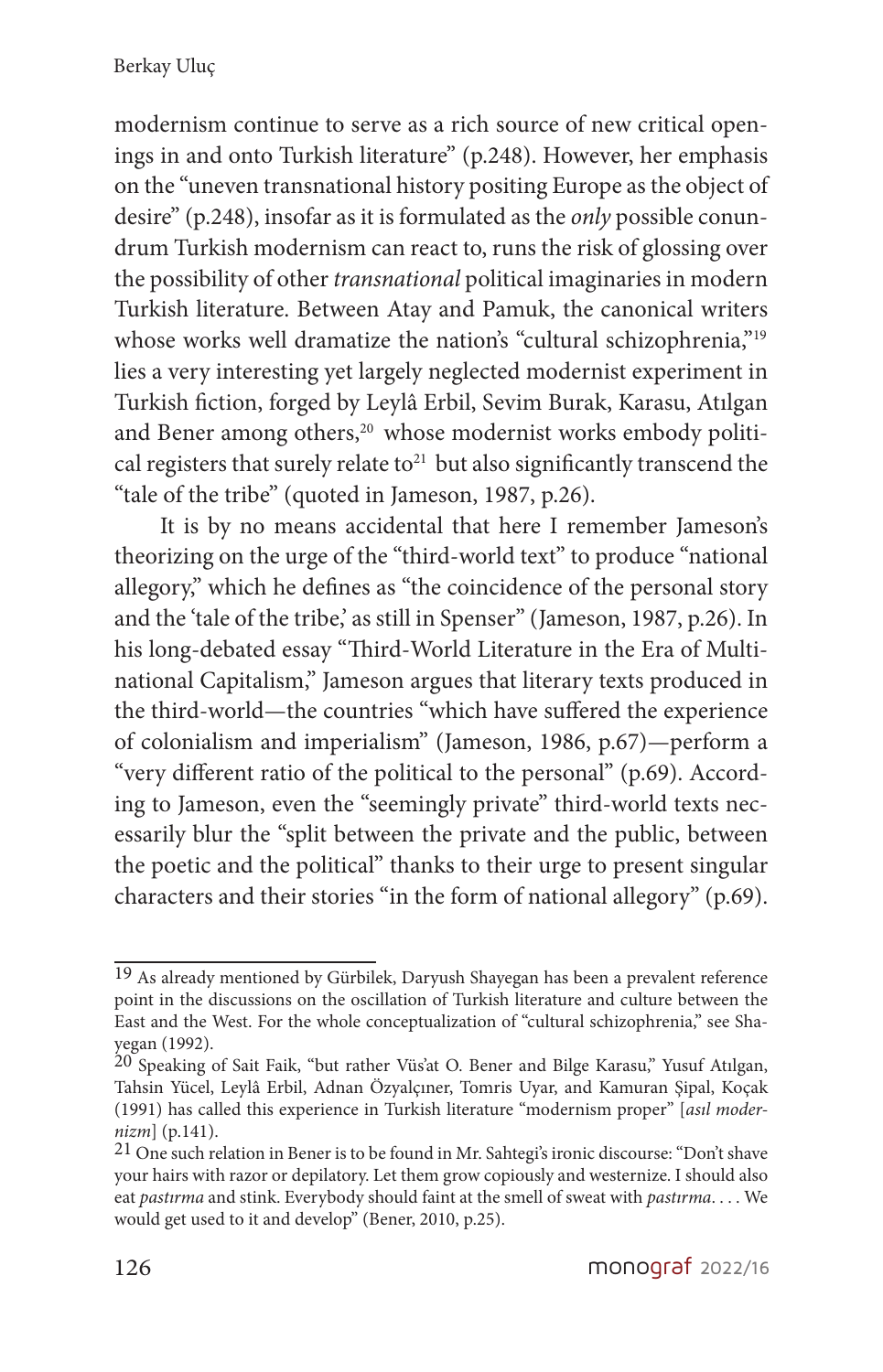To Jameson, the individual story in the third-world is thus always already mediated through "the national situation" (p.65).

While Jameson's theory has been criticized by many critics, most famously by Aijaz Ahmad  $(1992),<sup>22</sup>$  for eventually reproducing the already problematic cultural stereotypes, it sparked a lively debate in Turkish literary criticism as well. Testing Jameson's theory in some major works of the modern Turkish novel, Sibel Irzık (2003) contends that the Jamesonian national allegory needs "complication, and even, in a certain sense, reversal and irony"  $(p.555)$ .<sup>23</sup> Irzık's readings of the works of Adalet Ağaoğlu, Tanpınar, Atay, and Pamuk show that these authors subvert "the compulsion to allegorize" (p.556) even when they comply with it. This analysis leads her to the conclusion that "a dialectics of the public and the private" (p.564), rather than an unproblematized transfiguration of the individual into the national, may provide a more comprehensive grasp, also regarding modern Turkish literature.

Another acute critique of Jameson in regard to modern Turkish literature has been proposed by Gürbilek (2004b), to whom Jameson's thesis fails to see "the painful, restricting, and inhibiting process" that informs the politics of third-world texts (p.180). What I see as the most incisive point in her critique of Jameson, however, is Gürbilek's warning against the trap of nationalism that critics of Jameson may fall into. If we want to disprove Jameson's thesis, she claims, it suffices to consider the third-world texts "that hardly relate to 'national allegory,'" such as "Bilge Karasu's *The Garden of the Departed Cats*, Vüs'at O. Bener's *Notes of Mr. Muannit Sahtegi*, and Leylâ Erbil's *The Dwarf*" (p.174). Gürbilek, however, is not satisfied with such an attempt, as she captures here a resentful national ego that celebrates

<sup>22</sup> Among many points Ahmad (1992) makes in response to Jameson is his suggestion to "replace the idea of the nation with that larger, less restricting idea of collectivity" and to "start thinking of the process of allegorisation not in nationalistic terms but simply as a relation between private and public, personal and communal" (p.15). See Szeman (2001) for a critical attempt to situate Jameson's framework of (national) allegory within his larger project of "social and political criticism" from a postcolonial vantage point. I would like to thank the anonymous referee for drawing my attention to Szeman's article.

<sup>23</sup> Irzık argues that "Turkey fits Jameson's characterization of Third World countries" because "it has clearly not recovered, economically or culturally, from its contact with the capitalist West" (p.555).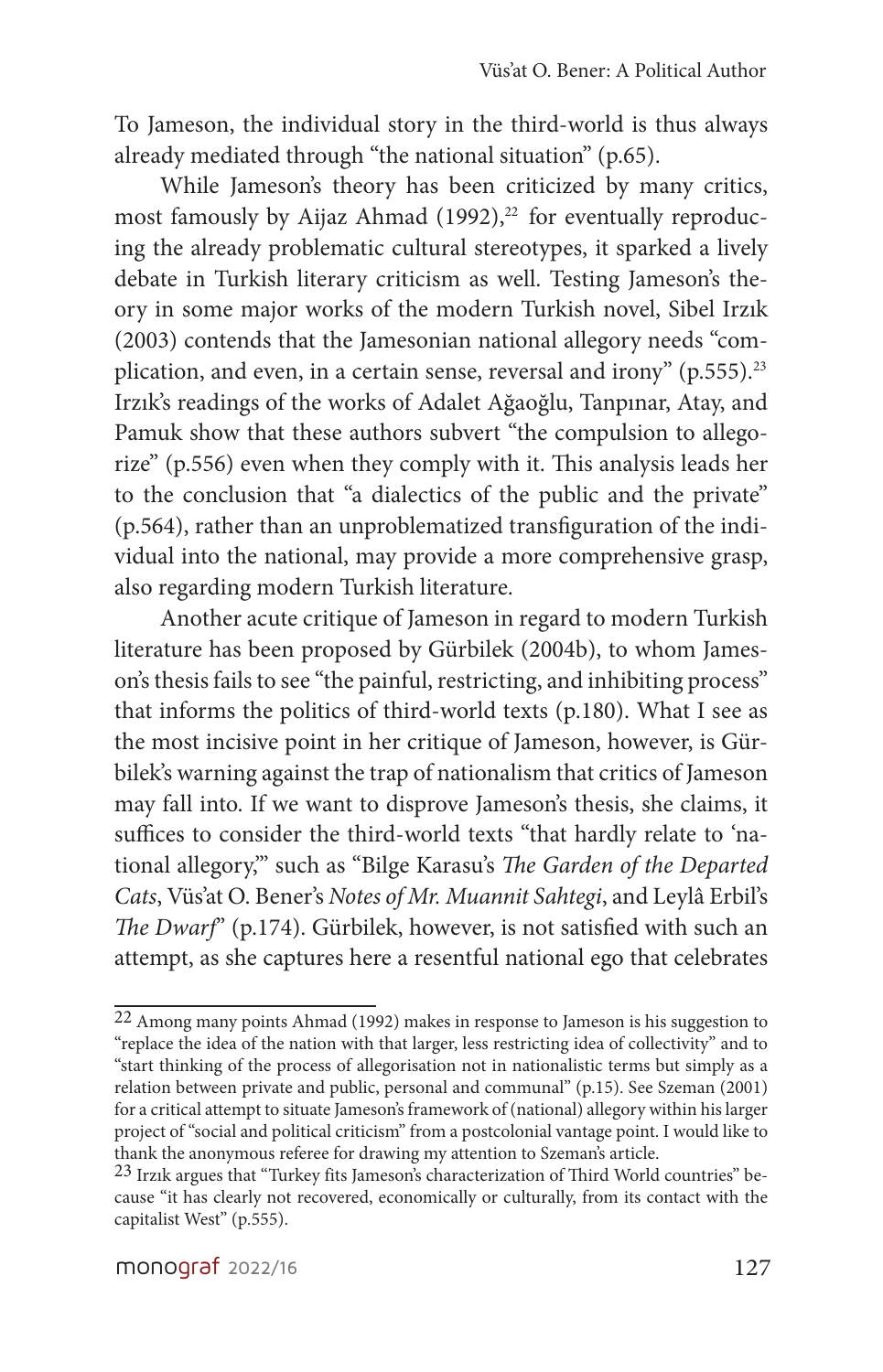its long-awaited access to "a poetics independent from the public, an inner world separate from the fate of the nation, and modern texts that have registered this world" (p.174). $24$ 

While presenting Bener as a possible rebuttal of Jameson's theory, my aim is *not* to argue that Turkish authors have the ability to create authentic texts that are independent of the political. On the contrary, my aim throughout the paper has been to show the politics of Bener's modernism. While fully embracing Irzık's and Gürbilek's critiques of Jameson, my reading of Bener poses a different challenge to his thesis. I think Jameson is justified in his emphasis on the political but faulty in his *delineation* of this politics in third-world literature. It is true that Bener's texts, as third-world texts or basically as modernist texts, debunk the split between the public and the private—but they do so not merely in reference to *national* anxieties or complications but on an impersonal and world-historical plane that passes over national borders. What Bener's "sick" and "schizoid" subjects register is the dead body of Lorca, some children waiting to be killed, some cruelties, slaughters, and wars, Hitler's fascism, terror in Bayrampaşa, nuclear armament or Palestine—an immense politico-economic plateau that transcends "the national situation" (Jameson, 1986, p.65).

This, in turn, does not show that Turkish authors, Middle Eastern modernists, third-world intellectuals, peripheral avant-gardes too produce works of literature that are autonomous from the political, but that their autonomous works too "'délire' about the whole world" (Deleuze and Parnet, 2011)—possibly to the detriment of their market value in the West.<sup>25</sup> "To prevent the imprisoning of Third World literatures in the national or the sublime," Hülya Adak

<sup>24</sup> For an illuminating discussion of the Turkish reception of Jameson's theory in relation to the methodologies of comparative and global literary studies, see Adak (2008).

<sup>25</sup> While thinking so, I am following Robert J. C. Young (2013), who notes that "Western accounts of contemporary world literature tend to celebrate novels that present stereotypical or assumed microcosmic portraits of non-Western societies . . . catering to Western preconceptions about the Middle East or the 'Muslim world'" (p.686) as well as Saliha Paker (2001), who argues that many remarkable works of modern Turkish literature, considered "not Turkish enough," have failed to meet "the academic or more general expectations of British and American readers and publishers" (p.623).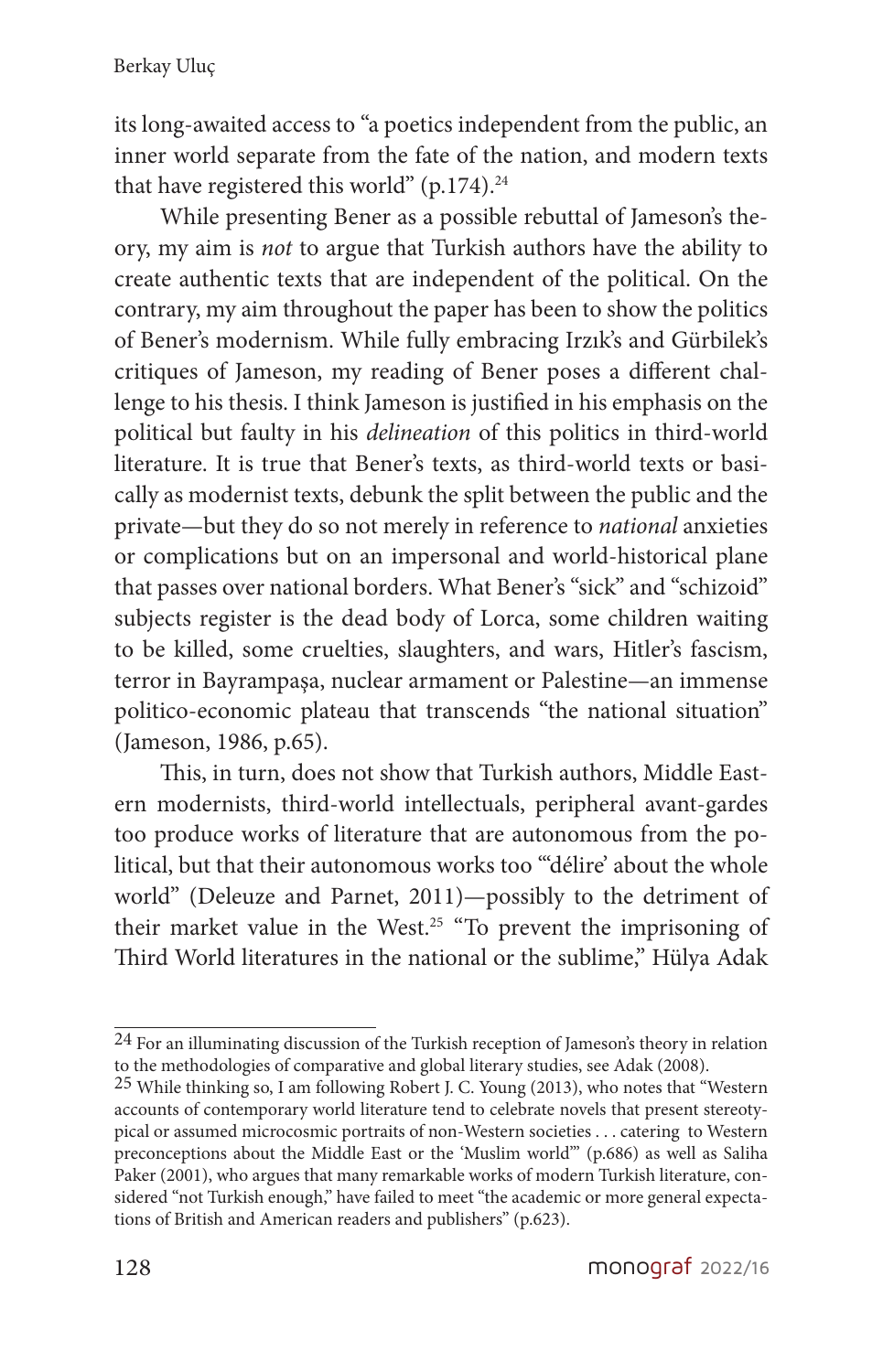(2008) has suggested, ". . . global literary studies could juxtapose multiple perspectives on (Third World) literature" (p.21). It is my contention that we could focus on "the political and the collective" (Jameson, 1981, p.60) to explore such potentials for literary reception and criticism.

#### **BIBLIOGRAPHY**

Adak, H. (2008). Introduction: Exiles at Home: Questions for Turkish and Global Literary Studies. *PMLA*, 123(1), 20-26.

Adorno, T. W. (1980). Commitment. Rodney Livingstone, Perry Anderson and Francis Mulhern (Ed.), *Aesthetics and Politics*, (p.177- 195). Francis McDonagh (Trans.). London: Verso.

Ahıska, M. (2003). Occidentalism: The Historical Fantasy of the Modern. Sibel Irzık and Güven Güzeldere (Ed.), *Relocating the Fault Lines: Turkey Beyond the East-West Divide*, special edition of *South Atlantic Quarterly*, 102(2/3), 351-379.

Ahmad, A. (1987). Jameson's Rhetoric of Otherness and the "National Allegory." *Social Text*, 17, 3-25.

Alkan, B. and Günay-Erkol Ç. (2016). Introduction. Burcu Alkan and Çimen Günay-Erkol (Ed.), *Turkish Novelists Since 1960: Second Series*, special edition of *Dictionary of Literary Biography*, 379, xixxxi.

Barthes, R. (2001). *A Lover's Discourse: Fragments*. Richard Howard (Trans.). New York: Hill and Wang.

Batur, E. (2004). Vüs'at O. Bener'in Romanı Tam Bir Hüzün Konçertosu. Alpagut Gültekin (Ed.), *Vüs'at O. Bener: "Bir Tuhaf Yalvaç"* (p.62-63). İstanbul: Norgunk.

Beckett, S. (1984). *Collected Shorter Plays*. London and Boston: Faber and Faber.

Bener V. O. (2001). *Kapan*. İstanbul: İletişim.

Bener V. O. (2010). *Bay Muannit Sahtegi'nin Notları*. İstanbul: YKY.

Bener V. O. (2014). *Buzul Çağının Virüsü*. İstanbul: YKY.

monograf 2022/16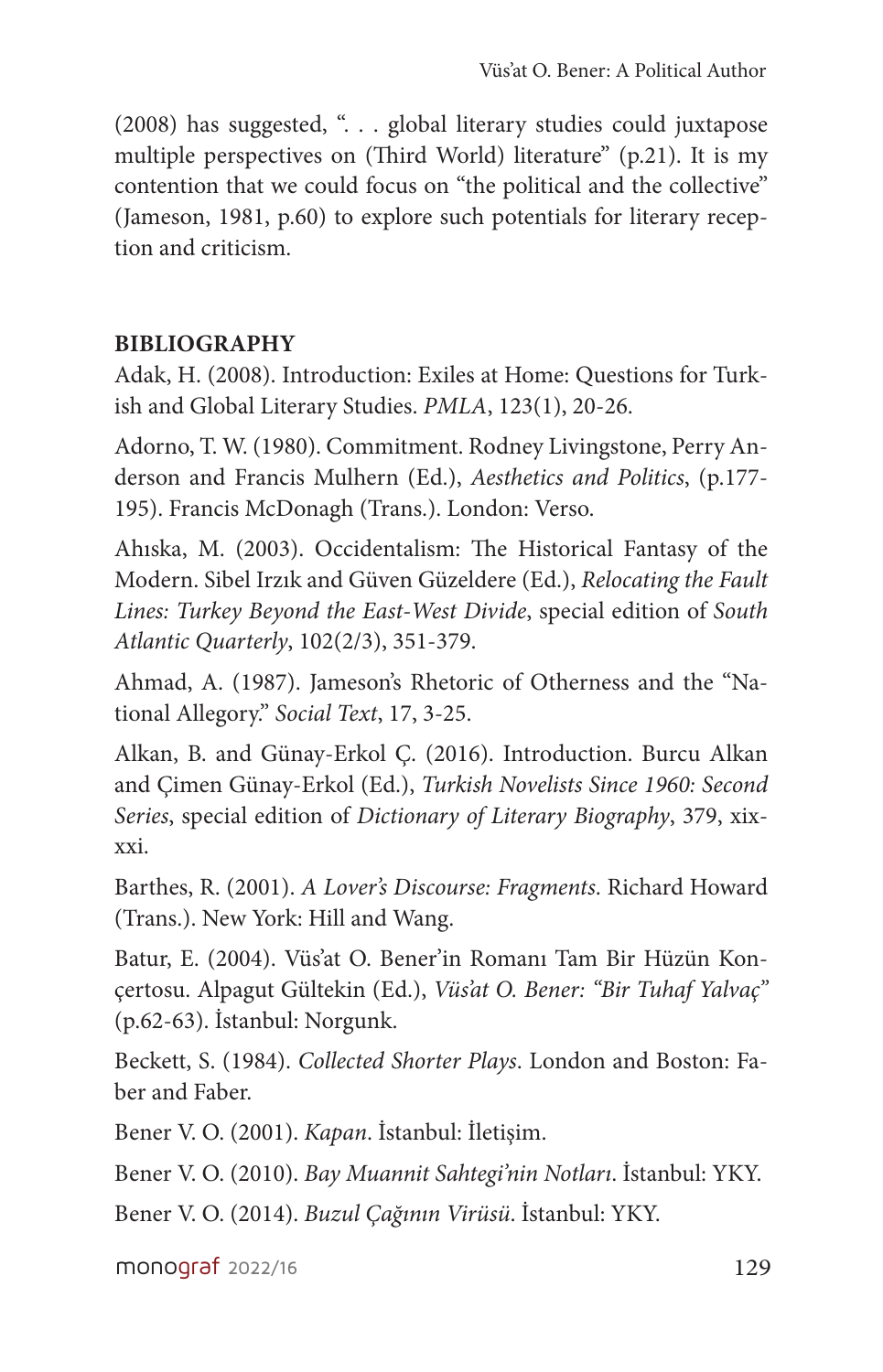Bener V. O. (2015). *Dost Yaşamasız*. İstanbul: YKY.

Benveniste, É. (1971). *Problems in General Linguistics*. Mary Elizabeth Meek (Trans.). Miami: University of Miami.

Berlant, L. (2011). *Cruel Optimism*. Durham: Duke University.

Buchanan, I. and Marks J. (2000). Introduction: Deleuze and Literature. Ian Buchanan and John Marks (Ed.), *Deleuze and Literature* (p.1-13). Edinburgh: Edinburgh University.

Butler, J. (2002). *Gender Trouble: Feminism and the Subversion of Identity*. New York and London: Routledge.

Deleuze, G. (1995). *Negotiations*. Martin Joughin (Trans.). New York: Columbia University Press.

Deleuze, G. (1997). *Essays Critical and Clinical*. Daniel W. Smith and Michael A. Greco (Trans.). London and New York: Verso.

Deleuze, G. (2006). Schizophrenia and Society. David Lapoujade (Ed.), *Two Regimes of Madness: Texts and Interviews 1975-1995* (p.17-28). Ames Hodges and Mike Taormina (Trans.). New York: Semiotext(e).

Deleuze, G. and Guattari F. (1983). *Anti-Oedipus: Capitalism and Schizophrenia*. Robert Hurley, Mark Seem and Helen R. Lane (Trans.). Minneapolis: University of Minnesota.

Deleuze, G. and Guattari F. (1986). *Kafka: Toward a Minor Literature*. Dana Polan (Trans.). Minneapolis: University of Minnesota.

Deleuze, G. and Parnet, C. (2011). *Gilles Deleuze from A to Z*. Pierre-André Boutang (Trans.). Charles J. Stivale (Dir.). Los Angeles: Semiotext(e).

Dirlikyapan, J. Ö. (2010). *Kabuğunu Kıran Hikâye: Türk Öykücülüğünde 1950 Kuşağı.* İstanbul: Metis.

Eagleton, T. (1985). Capitalism, Modernism and Postmodernism. *The New Left Review*, 152, 60-73.

Eagleton, T. (2007). *Literary Theory: An Introduction*. Minneapolis: University of Minnesota.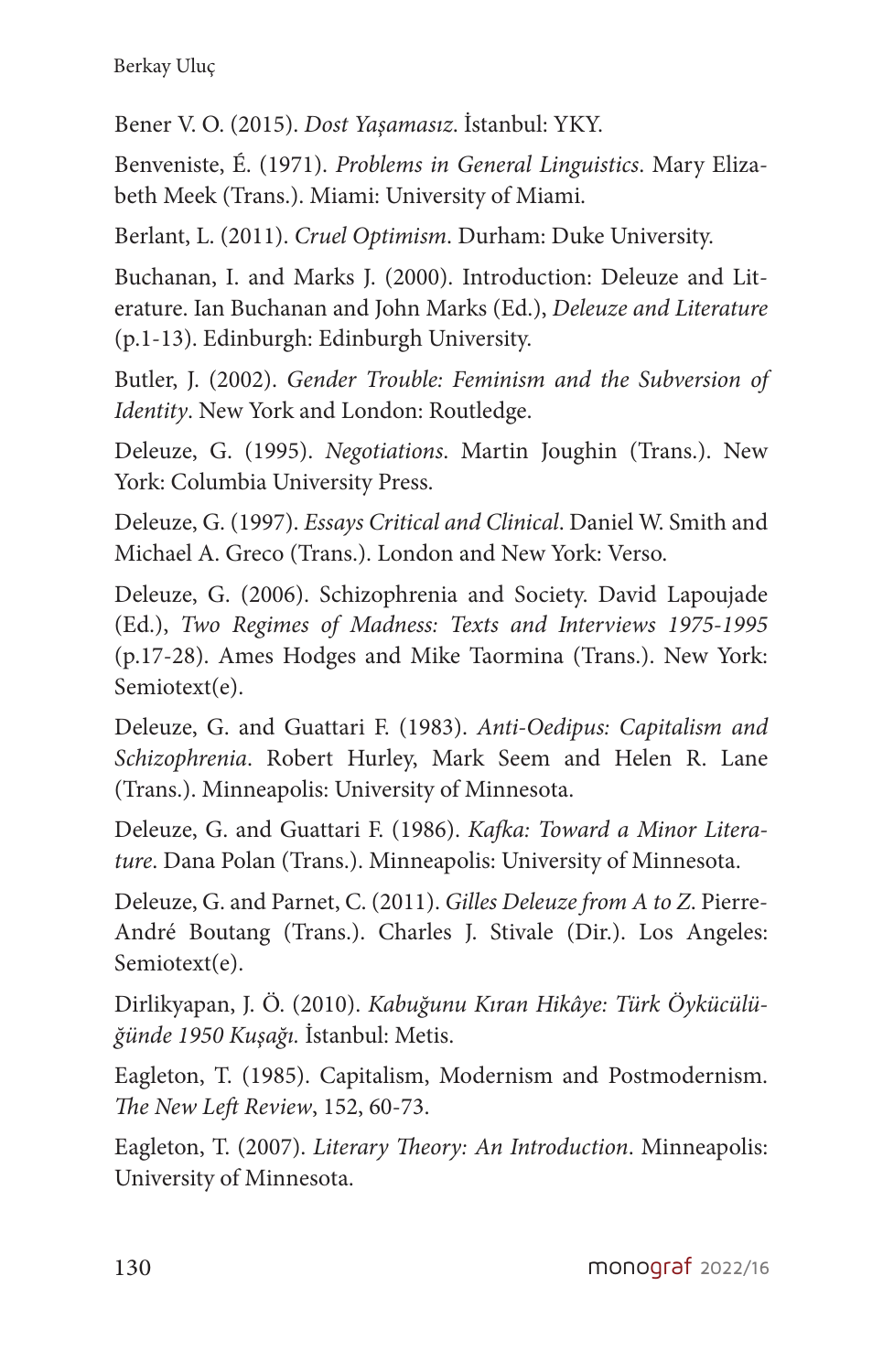Ecevit, Y. (2005). 80 Sonrasından Günümüze Edebiyat. *Pasaj*, 2, 9-36.

Ertürk, N. (2011a). Turkey. Pericles Lewis (Ed.), *The Cambridge Companion to European Modernism* (p.247-259). Cambridge: Cambridge University.

Ertürk, N. (2011b). *Grammatology and Literary Modernity in Turkey*. Oxford and New York: Oxford University.

Freud, S. (1989). Creative Writers and Day-Dreaming. Peter Gay (Ed.), *The Freud Reader* (p.436-443). James Strachey (Trans.). London and New York: W.W. Norton.

Gümüş, S. (2000). *Kara Anlatı Yazarı: Vüs'at O. Bener*. İstanbul: Adam.

Gümüş, S. (2004, 4 June). Vüs'at O. Bener anlatısının ipuçları. *Radikal Kitap*.

Gümüş, S. (2005, 10 June). Yalnızlık Burcu'nu Vüs'at O. Bener anlatsın. *Radikal Kitap*.

Gürbilek, N. (2003). Dandies and Originals: Authenticity, Belatedness, and the Turkish Novel. Sibel Irzık and Güven Güzeldere (Ed.), *Relocating the Fault Lines: Turkey Beyond the East-West Divide*, special edition of *South Atlantic Quarterly*, 102(2/3), 599-628.

Gürbilek, N. (2004a). Anlatabilmeliydim. Alpagut Gültekin (Ed.), *Vüs'at O. Bener: "Bir Tuhaf Yalvaç"* (p.31-47). İstanbul: Norgunk.

Gürbilek, N. (2004b). *Kör Ayna, Kayıp Şark: Edebiyat ve Endişe*. İstanbul: Metis.

Irzık, S. (2003). Allegorical Lives: The Public and the Private in the Modern Turkish Novel. Sibel Irzık and Güven Güzeldere (Ed.), *Relocating the Fault Lines: Turkey Beyond the East-West Divide*, special edition of *South Atlantic Quarterly*, 102(2/3), 551-566.

Jameson, F. (1981). *The Political Unconscious: Narrative as a Socially Symbolic Act*. Ithaca, New York: Cornell University.

Jameson, F. (1986). Third-World Literature in the Era of Multinational Capitalism. *Social Text*, 15, 65-88.

Jameson, F. (1987). A Brief Response. *Social Text*, 17, 26-27.

monograf 2022/16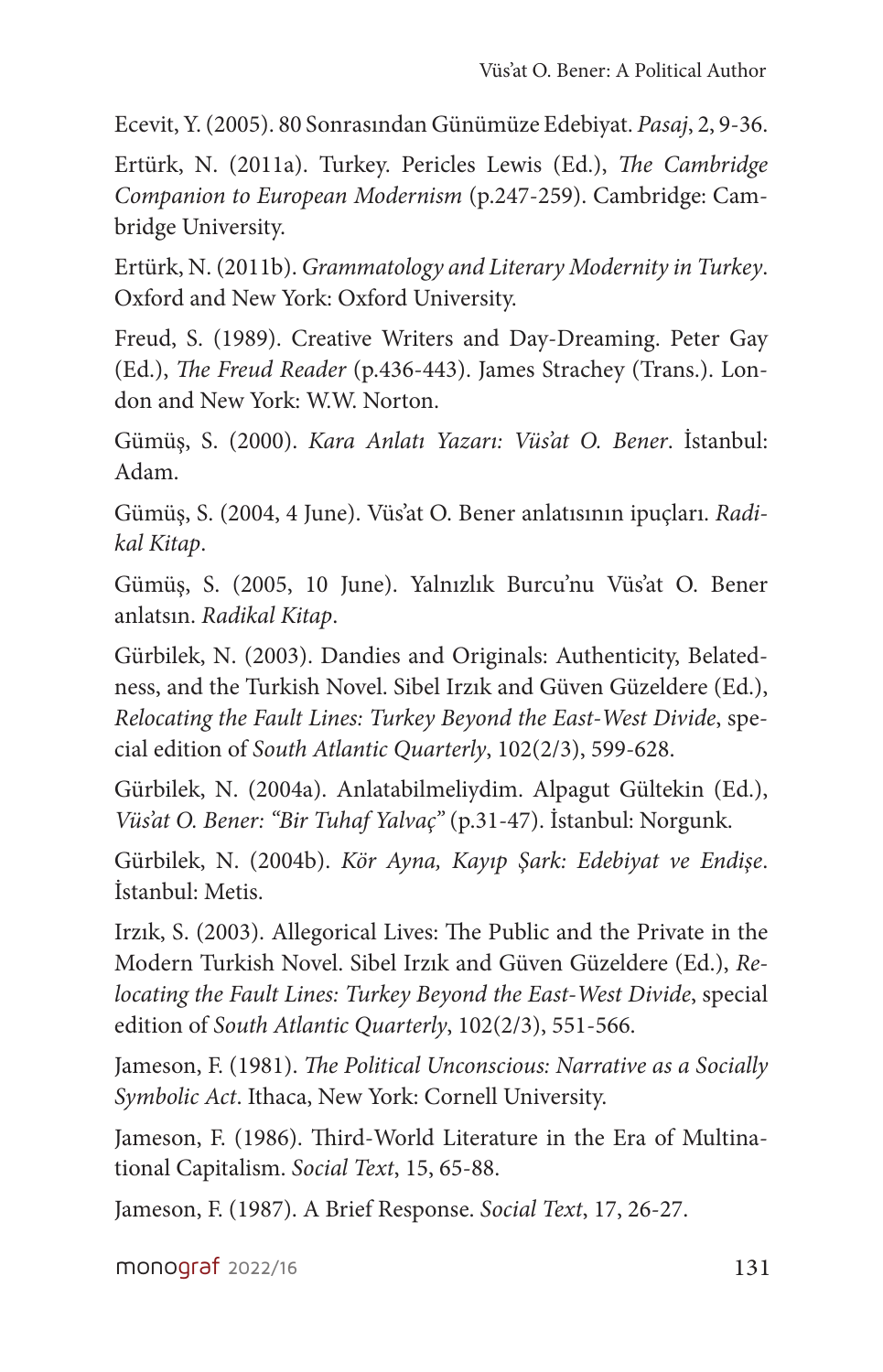Karabulut Ö. (2005). Vüs'at O. Bener ile Söyleşi. Interview with Vüs'at O. Bener. *İmge Öyküler*, 4, 102-113.

Karasu, B. (1999). Dost. *Virgül*, 20, 46-47.

Kavas Y. L., Turan G., Yula Ö., Yüksel A. (2004). Edebiyatımızın Suskun Ustası. Interview Vüs'at O. Bener. Alpagut Gültekin (Ed.), *Vüs'at O. Bener: "Bir Tuhaf Yalvaç"* (p.132-152). İstanbul: Norgunk.

Koçak, O. (1991). Aynadaki Kitap / Kitaptaki Ayna: Postmodern Anlatının Bazı Sorunları. *Defter*, 17, 65-144.

Koçak, O. (2001). 1920'lerden 1970'lere Kültür Politikaları. Ahmet İnsel (Ed.), *Modern Türkiye'de Siyasi Düşünce* (Volume 2: *Kemalizm*, p.370-418). İstanbul: İletişim.

Koçak, O. (2004). Vüs'at O. Bener'de Kurmaca ve Otobiyografi: Yazı Kurtarır mı?. Alpagut Gültekin (Ed.), *Vüs'at O. Bener: "Bir Tuhaf Yalvaç"* (p.17-30). İstanbul: Norgunk.

Koçak, O. (2005). Onulmaz Bir "Modernist". *İmge Öyküler*, 4, 122-123.

Öztürk Ç. (2005). Anonim Bir Tablet. Interview with Vüs'at O. Bener. *Roll*, 99, 46-47.

Paker, S. (2001). Turkish. Peter France (Ed.), *The Oxford Guide to Literature in English Translation*, (p.619-624). Oxford: Oxford University.

Parla, J. (2015). *Türk Romanında Yazar ve Başkalaşım*. İstanbul: İletişim.

Schwab, G. (1994). *Subjects without Selves: Transitional Texts in Modern Fiction*. Cambridge: Harvard University.

Shayegan, D. (1992). *Cultural Schizophrenia: Islamic Societies Confronting the West*. John Howe (Trans.). London: Saqi.

Szeman, Imre. (2001). Who's Afraid of National Allegory? Jameson, Literary Criticism, Globalization. *South Atlantic Quarterly*, 100(3), 803-827.

Şen, S. (2016). 'Virüs Virüsleşebilirdi': *Buzul Çağının Virüsü*'nde Beden ve Dünya. (Unpublished master's thesis). Boğaziçi University / Sosyal Bilimler Enstitüsü, İstanbul.